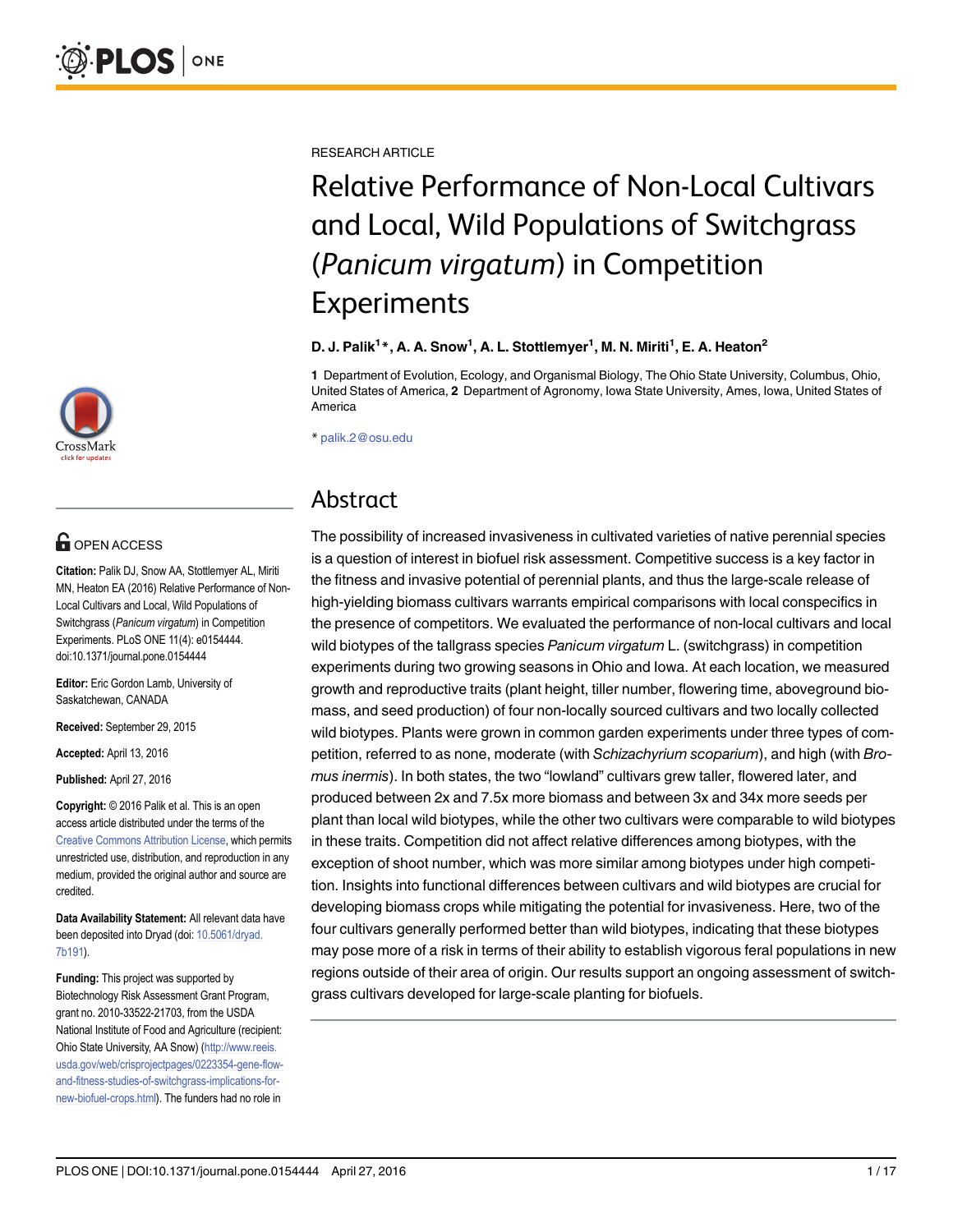<span id="page-1-0"></span>

study design, data collection and analysis, decision to publish, or preparation of the manuscript.

Competing Interests: The authors have declared that no competing interests exist.

#### Introduction

The once extensive North American tallgrass prairie now exists mostly as small, isolated remnant prairies scattered throughout the historical range  $[1]$  $[1]$ . For more than 80 years, dominant grass species native to these communities have been cultivated and widely distributed. In the US, organized efforts in prairie grass cultivation began in the 1930s, following the Dust Bowl. Traditional cultivars were planted for forage and for soil and water conservation [\[2\]](#page-14-0). Later, efforts to improve biodiversity and ecosystem function of the tallgrass prairie expanded the use of native grass cultivars for restoration and conservation projects. One example of such widespread cultivar use is in the Conservation Reserve Program (CRP), a land conservation effort managed by the U.S. Farm Service Agency in which agricultural land is planted with grassland vegetation to improve soil and water quality and provide wildlife habitat [[3](#page-14-0)].

More recently, the development of perennial grass cultivars has been geared toward their use as feedstock for biofuels. Among the anticipated benefits associated with these biomass energy crops is their high productivity on marginal land with low input requirements  $[4,5]$ . Accordingly, emphasis has been placed on developing varieties with enhanced traits related to broad environmental tolerance and high biomass yield [\[6,7](#page-14-0)]. However, these objectives have also raised concerns regarding the possibility that cultivating biomass crops also could promote invasiveness by selecting for traits that increase the competitive ability and fitness of cultivars outside of managed systems  $[8-10]$  $[8-10]$  $[8-10]$ . Perennial biomass crops are of particular interest because they already share a suite of traits with well-known invasive plants. For example, Phalaris arundinacea L., Sorghum halepense (L.) Pers., and Pueraria montana (Lour.) Merr. are perennials that exhibit rapid growth, high biomass yield, high water/nutrient use efficiency, few pest problems, and broad tolerance to abiotic conditions, and became invasive following intentional introductions  $[8-10]$  $[8-10]$  $[8-10]$  $[8-10]$  $[8-10]$ . High-yielding bioenergy crops derived from native grasses have raised fewer concerns to date, but have not been well studied in this context.

Studies of native perennial prairie grasses have revealed genetic, morphological, and/or physiological differences between cultivated and local wild seed sources, leading to enhanced physiological performance and enhanced growth of cultivars relative to wild populations [\[11,12\]](#page-14-0). For example, the 'Rountree' cultivar of Andropogon gerardii Vitman demonstrated enhanced growth and greater competitive ability in greenhouse experiments [\[12\]](#page-14-0). In other field experiments, this cultivar also displayed higher net photosynthesis, stomatal conductance and water-use efficiency [\[13\]](#page-14-0). Field experiments also showed that cultivated Schizacharyium scoparium Michx. outperformed local non-cultivated counterparts in terms of net photosynthesis and water-use efficiency, while cultivated Sorghastrum nutans (L.) Nash exhibited higher stomatal conductance only. In a separate study using experimental restoration plots, cultivars of S. nutans and S. scoparium showed increased early root production and greater uptake of inorganic N and soil moisture relative to non-cultivars  $[14]$  $[14]$ . These studies demonstrate morphological or physiological differences that could translate into greater competitive ability for cultivars over their wild counterparts.

In some situations, introduced cultivars selected for enhanced agronomic traits related to fitness could have the potential to escape managed systems and disrupt local community structure  $[8-10]$  $[8-10]$  $[8-10]$  $[8-10]$  $[8-10]$ . Competition is the most commonly proposed mechanism for explaining the impacts of invasive plants on local plant communities  $[15,16]$  $[15,16]$  $[15,16]$ , and while most invasive plant studies involve non-native species, selecting for increased competitive ability of native geno-types is also recognized as a potential risk [\[9](#page-14-0)]. For intact tallgrass prairie habitats, new shoots from vegetative reproduction, rather than new seedling establishment, drive changes in population biomass [\[17\]](#page-15-0), suggesting the importance of local competitive interactions. Correspondingly, dominant perennial grass species demonstrate high competitive ability found to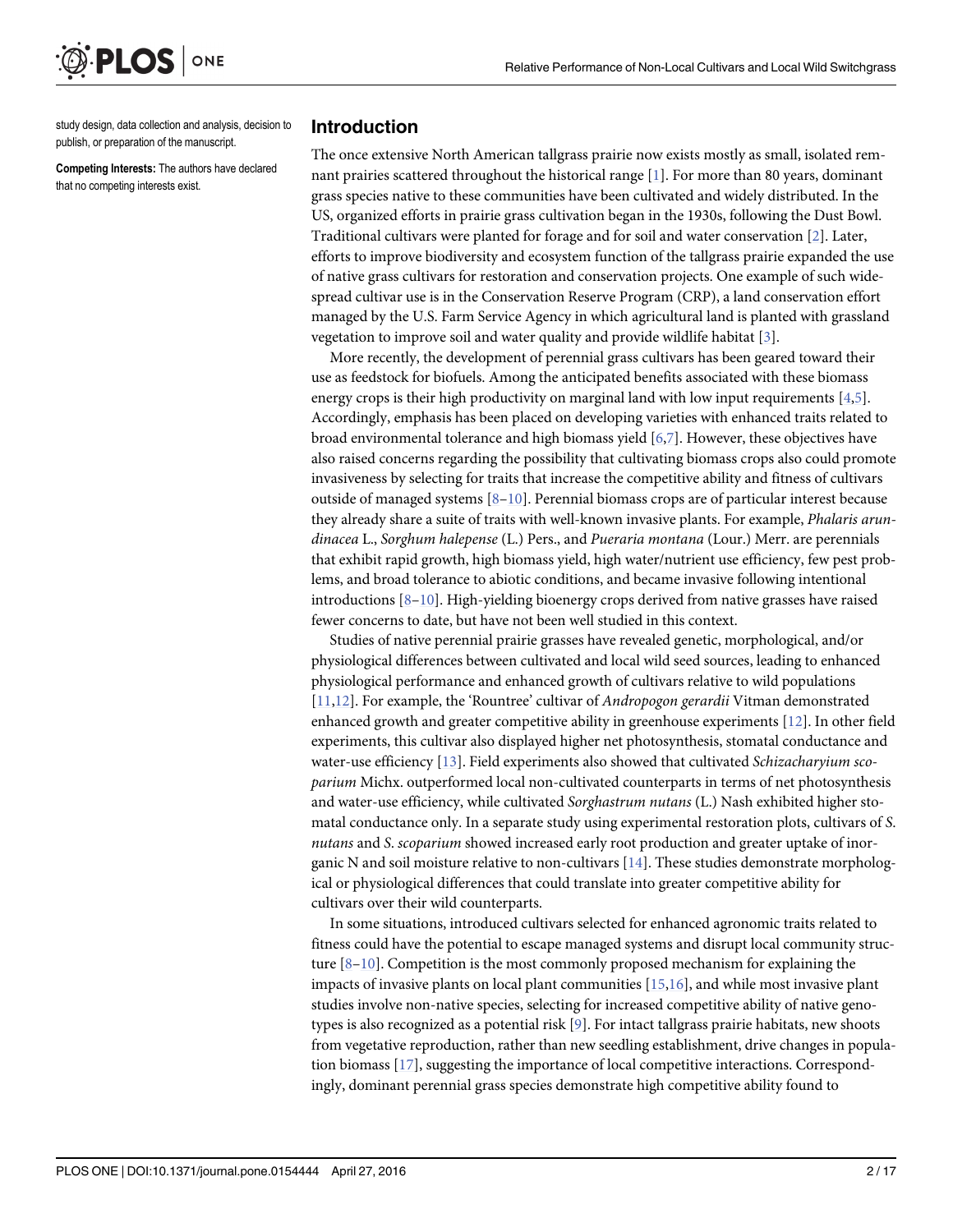influence plant community structure [\[17](#page-15-0)–[19\]](#page-15-0). Differences between ecotypes can influence genetic diversity and community structure and function [[20\]](#page-15-0). For native perennial grasses, intraspecific genetic variation and differential performance between cultivar and local ecotypes have been documented, as noted above, including increased vigor in cultivars that could potentially alter plant communities [\[12,14\]](#page-14-0). While studies using local vs. cultivar species assemblages found no effect of source population on community diversity or multiple ecosystem processes [\[21,22\]](#page-15-0), one study from this series found that differences altered the genetics of plant communities [\[23\]](#page-15-0). One hypothesis for how differences could impact plant communities is through altered species interactions, or "biotic filtering," by competitively superior genotypes [[24](#page-15-0)]. Two studies show genotypic hierarchies in ecological performance that could impact plant communities in this way [\[25,26](#page-15-0)].

Based on previous studies that identified genetic differences between cultivar and non-cultivar populations of native perennial grasses, as well as evidence of phenotypic differences that could presumably alter competitive outcomes, common garden experiments under field conditions are needed for direct comparisons of performance under different competition treatments.

#### Study system

<span id="page-2-0"></span>**PLOS** I

ONE

Switchgrass (Panicum virgatum L.) is a warm-season bunchgrass native to North American prairies. It represents an appealing biomass crop in the US because it is native, broadly adapted to a range of abiotic conditions, and provides other environmental services including carbon sequestration, erosion control, and wildlife habitat [[27](#page-15-0)]. Switchgrass is an outcrossing polyploid that displays high genetic and phenotypic diversity across its range (e.g., [[28](#page-15-0),[29](#page-15-0)]). Phylogeographic studies have shown genetic diversity and population structure organized according to two generally recognized ecotypes (upland and lowland), distinct ploidy levels within ecotypes, and geographic variation [\[30](#page-15-0)–[35\]](#page-15-0). While upland populations (octoploid and/or tetraploid) are more prevalent in mid to northern parts of the country and lowland populations (tetraploid only) in southern parts, the two ecotypes have largely overlapping distributions and the genetic variability within each ecotype is most associated with latitude [[33](#page-15-0)–[35\]](#page-15-0). Plants of the upland ecotype, which tend to be found in drier habitats, are generally shorter and mature earlier than lowland types [\[36](#page-15-0)–[38\]](#page-16-0).

Cultivated biotypes of switchgrass are originally derived from one or more remnant prairie populations and are developed either through random seed increases of selected plants and/or through cycles of selection and breeding. Cultivars of both ecotypes have been widely planted in the US, and varying degrees of enhanced growth, fecundity, physiological performance, resource-use efficiency and abiotic tolerance have been observed among switchgrass cultivars in agronomic field trials (e.g., [\[37](#page-15-0)[,38\]](#page-16-0)). Population-by-location interactions in field trials carried out across large geographic regions indicate that switchgrass cultivars exhibit differential local adaptation for traits including survival, flowering time, and biomass yield [\[34,](#page-15-0)[38\]](#page-16-0). As expected, much of this variation is attributed to ecotype and latitude of origin. Notably, these studies also reveal that cultivars were not equally affected by planting location, and some cultivars are more broadly adapted outside their ecological region of origin than others  $[34-39]$  $[34-39]$  $[34-39]$ .

Because prairie grass cultivars are not highly domesticated, it is often assumed that they represent natural germplasm found in wild populations. Support for this argument came after RAPD marker data were interpreted as not having distinguished cultivars from remnant prairie populations [[40](#page-16-0)]. This result, along with assumptions about the short breeding history of switchgrass and limited selection cycles, led to the conclusion that switchgrass cultivars are not genetically differentiated from remnant populations, and instead represent natural variation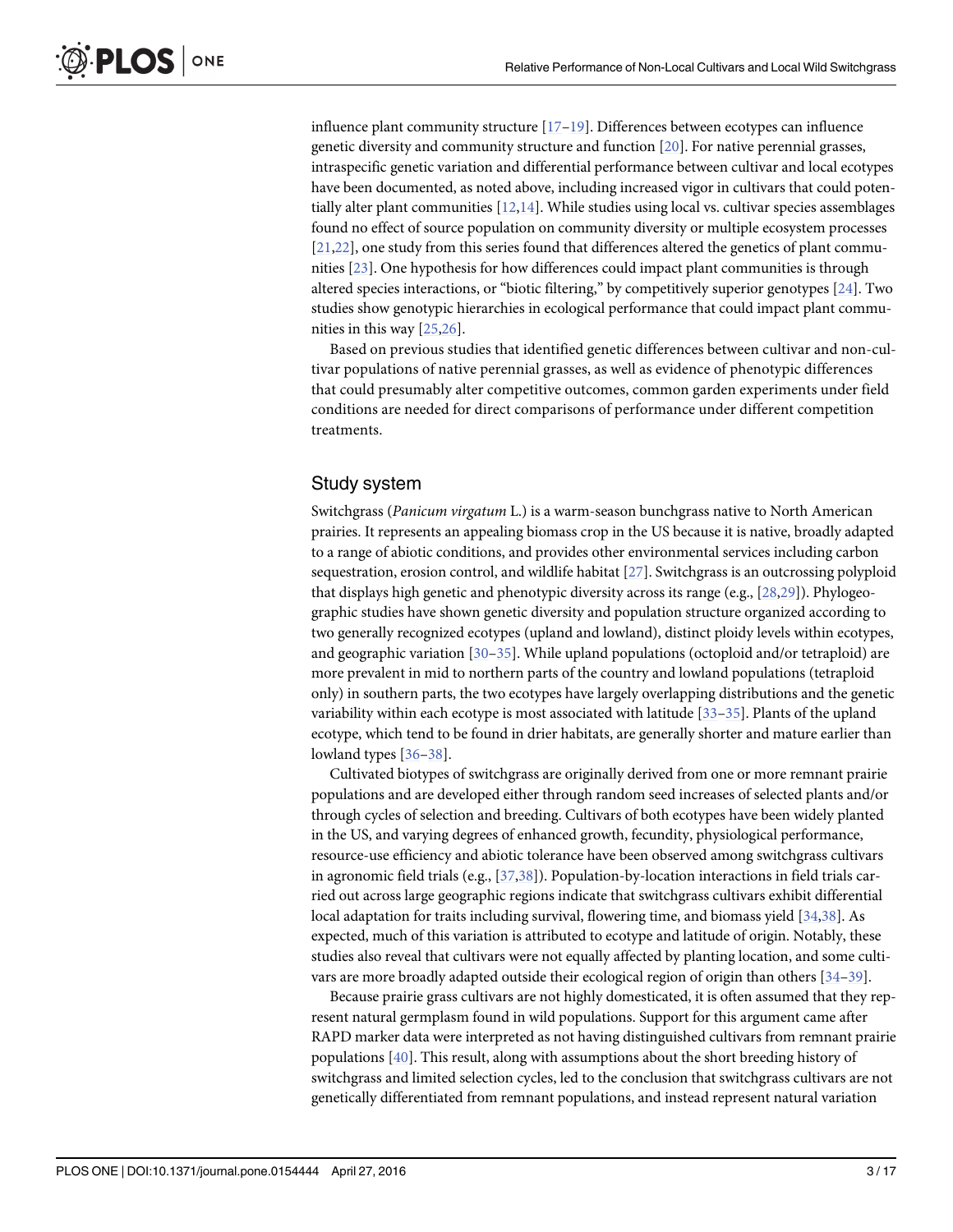<span id="page-3-0"></span>found across large regions of adaptation. Likewise, switchgrass cultivars are often assumed to be ecologically equivalent to remnant wild populations, and are marketed as "native" seeds, with only minimal regional qualifiers related to broad regions of adaptation. However, other studies using SSR markers [\[32,](#page-15-0)[41\]](#page-16-0) and RAPDs [[42](#page-16-0)] revealed clear differentiation between cultivated and wild switchgrass populations, as well as population structure within the two groups. For example, wild populations sampled from Ohio were found to be genetically distinct from cultivars 'Blackwell', 'Sunburst', and 'Kanlow', with 'Kanlow' being the most dissimilar [\[34](#page-15-0)].

In this study, we provide evidence for the ability of certain cultivars being developed as biofuel crops (such as the 'Kanlow' types) and planted outside their region of origin to outperform local native biotypes under various environmental conditions. To date, most research on the ability of switchgrass cultivars to establish feral populations has been conducted outside the native range, in California, where experimental plants fared poorly due to dry conditions (e.g., [\[43](#page-16-0)–[45\]](#page-16-0)). Also, to our knowledge, direct comparisons between wild and non-local cultivated biotypes of switchgrass are lacking, with the exception of a pilot, common garden experiment at one site in Ohio  $[46]$ , [unpublished dissertation]. In that study  $[46]$ , which did not include competition treatments, some cultivars (including 'Kanlow') grew larger than wild genotypes and exhibited high survival and seed production, suggesting that larger-scale competition experiments comparing wild and cultivated biotypes are warranted.

#### **Objectives**

Our long-term goal is to contribute to the development of biofuel risk assessment protocols by evaluating the invasive potential of traditional and newly developed biomass cultivars. This study examines the performance and competitive ability of several non-locally sourced cultivars of switchgrass compared with wild biotypes collected from local remnant prairies. Our primary objective was to test for differences in growth, reproduction, and phenology among biotypes under different competitive conditions using common garden experiments. We hypothesized that non-local cultivars with enhanced growth traits would outperform local wild biotypes under competitive conditions in these experiments. To our knowledge, this is one of the first studies showing that a subset of biofuel cultivars developed from native species have the potential for increased fecundity and biomass production compared to local wild populations.

# Materials and Methods

#### Focal biotypes and competitor species

Four non-locally sourced switchgrass cultivars (two lowland tetraploids, 'Kanlow' and 'Kanlow Nebraska 1'; two upland octoploids, 'Blackwell' and 'Sunburst'), and two wild populations local to each state were used in common garden experiments in Ohio and Iowa to evaluate differences in growth, flowering phenology, and fecundity under different competitive conditions. These six groups, which we refer to as the focal biotypes and describe further below, differ with respect to their geographic origin, ecotype, ploidy level, and breeding history ([Table 1;](#page-4-0) [S1 Fig](#page-14-0)).

Cultivars were chosen because of widespread use, and because traits associated with their region of origin and/or selected for during cultivation could enhance their performance relative to local biotypes. 'Kanlow' (KL), 'Blackwell' (BW), and 'Sunburst' (SB) were originally selected from remnant prairie populations, and are now widely planted across large portions of the US. These cultivars were developed for high leaf area ratios and vigor [[47](#page-16-0)–[51\]](#page-16-0). Additionally, SB was bred to be heavy-seeded and for improved winter survival [[50](#page-16-0)]. BW shows high resistance to rust and other diseases [\[48](#page-16-0)], and KL, selected to retain green foliage late into the season, is adapted to wet conditions [[49\]](#page-16-0). 'Kanlow Nebraska 1' (KN1) is an unreleased population of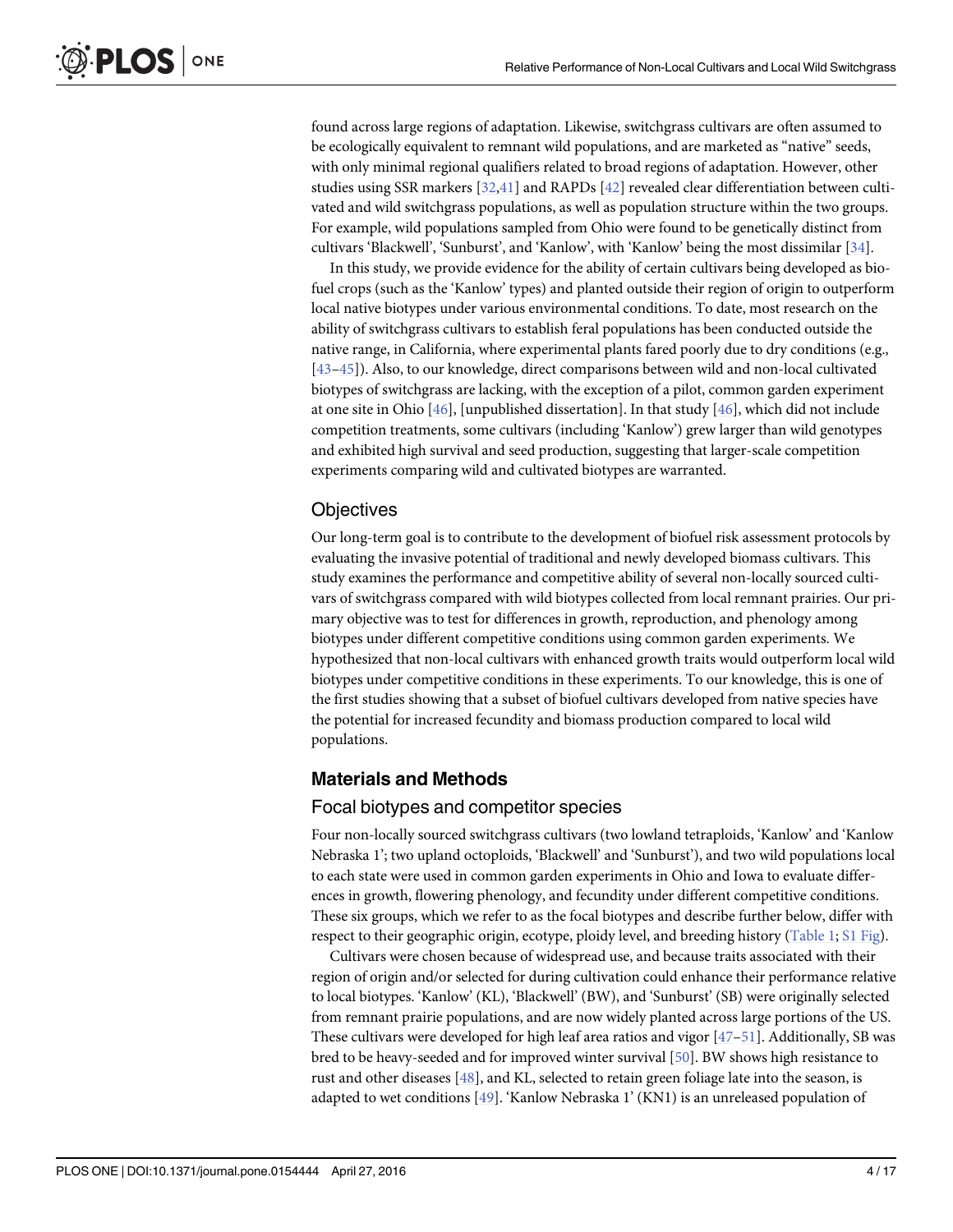<span id="page-4-0"></span>

| Table 1. Summary of switchgrass biotypes in common garden competition experiments at sites in Columbus, OH, and Ames, IA (2011–2012), |  |
|---------------------------------------------------------------------------------------------------------------------------------------|--|
| including the ID for each biotype.                                                                                                    |  |

| <b>Biotype</b>            | ID              | <b>Status</b>           | Ecotype | Origin                      | <b>Cultivation history</b>                                                                                                                                                                                                                            |
|---------------------------|-----------------|-------------------------|---------|-----------------------------|-------------------------------------------------------------------------------------------------------------------------------------------------------------------------------------------------------------------------------------------------------|
| 'Kanlow'                  | KL              | Cultivar                | Lowland | <b>Hughes</b><br>County, OK | Developed by Kansas Agricultural Experiment Station. First collected in 1957<br>from one site; 200 of the resulting plants were selected and allowed to cross-<br>pollinate.                                                                          |
| 'Kanlow<br>Nebraska 1'    | KN <sub>1</sub> | Cultivar<br>-unreleased | Lowland | <b>Hughes</b><br>County, OK | A synthetic population based on 'Kanlow' genotypes selected for winter survival<br>near Mead, NE.                                                                                                                                                     |
| 'Blackwell'               | <b>BW</b>       | Cultivar                | Upland  | Kay County,<br>OK.          | Developed by Kansas AES. Seed was harvested in 1934 from a single plant<br>located in a native prairie site near Blackwell, OK. The cultivar population is<br>derived from random seed increases.                                                     |
| 'Sunburst'                | <b>SB</b>       | Cultivar                | Upland  | Union<br>County, SD         | Developed by South Dakota Agricultural Experiment Station. Plants collected<br>from multiple native prairies in southeastern SD and open-pollinated; selections<br>from resulting plants were used to derive a population of 800 plants (8 families). |
| Ohio wild<br>population 1 | OH <sub>1</sub> | Wild                    |         | Marion<br>County, OH        | Seeds collected in 2010 from a remnant prairie in Daughmer Bur Oak Savannah,<br>north-central Ohio.                                                                                                                                                   |
| Ohio wild<br>population 2 | OH <sub>2</sub> | Wild                    |         | Erie County,<br><b>OH</b>   | Seeds collected in 2010 from a remnant prairie at NASA's Plum Brook Research<br>Station in northern Ohio.                                                                                                                                             |
| lowa wild<br>population 1 | IA1             | Wild                    |         | Story County,<br>IA         | Seeds collected in 2010 from a remnant prairie at Doolittle Prairie State<br>Preserve.                                                                                                                                                                |
| lowa wild<br>population 2 | IA2             | Wild                    |         | Story County,<br>IA         | Seeds collected in 2010 from a remnant prairie near the Heart of Iowa Nature<br>Trail in Slater, IA.                                                                                                                                                  |

Information for released cultivars is from USDA NRCS release brochures; information on the history of the experimental cultivar KN1 is from [[47\]](#page-16-0).

doi:10.1371/journal.pone.0154444.t001

genotypes from the base cultivar 'Kanlow' selected for improved winter survival and minimal lodging [[47](#page-16-0)]. KN1 seeds used in our experiments came from second-generation seed produced from random mating within this synthetic population, and were obtained from Dr. Kenneth Vogel of the USDA-ARS, Univ. of Nebraska. Seeds for KL, BW, and SB were purchased from Millborn Seeds Inc., SD.

Wild accessions represent pooled seed samples from >30 widely spaced plants in each population. In Ohio, wild seeds were collected from Daughmer Bur Oak Savannah (OH1) in the Eastern Plains of north-central Ohio, and from NASA's Plum Brook Research Station (OH2) located in the northern Lake Plains region in 2010. Permission was given by the landowner for field sampling at Daughmer Prairie (privately owned at the time of sampling), and by Environmental Specialist, John Blakeman, for NASA's Plum Brook Research Station. In Iowa, wild seeds were collected from two remnant prairies, north of Ames at Dolittle Prairie (IA1), and southwest of Ames near the Heart of Iowa Nature Trail in Slater, Iowa (IA2) in 2010. The current lessee gave permission for field sampling in this private portion of Doolittle Prairie. No permit was needed for the former railroad remnant along bike trails in Slater, IA, where Story County allows non-destructive harvesting of seeds within the prairie. No protected species were sampled from any location.

We chose little bluestem (Schizachyrium scoparium Michx.) and smooth brome grass (Bromus inermis Leyss.) as competitor species to obtain "moderate" vs. "high" levels of competition, respectively, and because both are relevant to natural and disturbed environments where switchgrass is found. Little bluestem is a warm-season, C4, perennial bunchgrass that often cooccurs with switchgrass in natural sites and also in seed mixes commonly sold for re-vegetation purposes in constructed prairie settings (including CRP land). This native, sub-dominant grass is shorter than switchgrass and is fairly shade-tolerant [[2\]](#page-14-0). Smooth brome, which represents a stronger competitor, is a non-native,  $C_3$ , cool-season grass that emerges early in the summer and is often planted for hay and forage [\[52\]](#page-16-0). It is aggressively rhizomatous and produces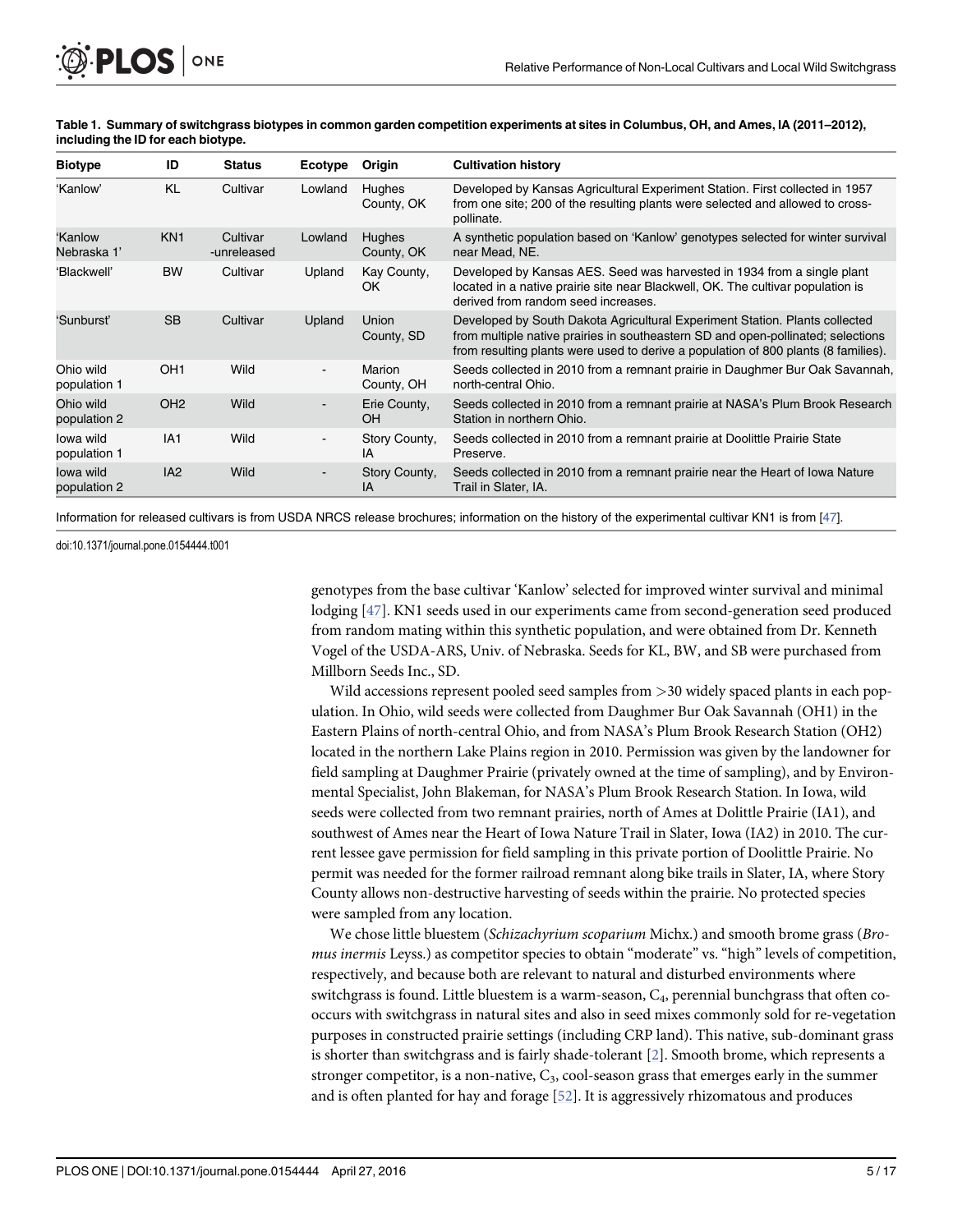<span id="page-5-0"></span>numerous leaves up to ~25cm long, densely arranged around the base of the plant, and a smaller number of tall flowering shoots [[2\]](#page-14-0). Since its introduction into the United States from Eurasia in the late 1800s, smooth brome has escaped cultivation and become weedy in roadside areas, forests, prairies, agricultural fields, and lawns over most of the United States and Canada [\[52](#page-16-0)]. Its ability to invade and negatively impact native tallgrass prairie ecosystems has also been noted [\[53](#page-16-0)]. Seeds for the two competitor species were purchased from Millborn Seeds Inc., SD.

#### Experimental design

Competitive ability has been studied in terms of both competitive response of a plant to its neighbors and competitive effect of a plant on its neighbors [[54\]](#page-16-0). In our experiments, competitive ability was assessed through the response of focal plants to controlled levels of competition, as an indicator of differences in the potential for competitive success in disturbed environ-ments [\[55\]](#page-16-0). For additional approaches to studying plant competitive ability, see reviews in [[54](#page-16-0)– [57\]](#page-16-0).

Two common garden experiments were conducted from June 2011 to October 2012: one at Ohio State University's Waterman Farm in Columbus, Ohio (40°00'28.4"N 83°02'09.2"W), and one at Iowa State University's Sorenson Farm in Ames, Iowa (42°00'43.9"N 93°44'33.7"W). These were factorial experiments with a randomized complete block design with six biotypes (four cultivars and two wilds), three levels of competition (none, moderate competition from little bluestem, and high competition from weedy brome grass), and 15 replicates (18 treatment combinations x 15 replicates = 270 plots at each field site). The plots were  $1.5m$  x  $1.5m$ , with 1.5m buffers between plots to create a grid pattern. For the 'no competition' treatment plots, focal switchgrass plants were grown without competitors. In the competition plots, each focal switchgrass plant was surrounded by competitor plants arranged 30cm off-center and equidistant from each other ( $Fig 1$ ). Due to a shortage of seedlings, only three competitor plants were used in Iowa, compared to six in Ohio. Despite this unplanned difference in the number of competitors, most of our results were very similar between the two locations, as described below.



Fig 1. Schematic diagram of common garden experimental plots in Ohio and Iowa. Focal switchgrass biotypes were planted (a) without competition, (b) in mixture with little bluestem, or (c) in mixture with smooth brome. Competition plots contained six competitor plants in Ohio (top) and three competitor plants in Iowa (bottom).

doi:10.1371/journal.pone.0154444.g001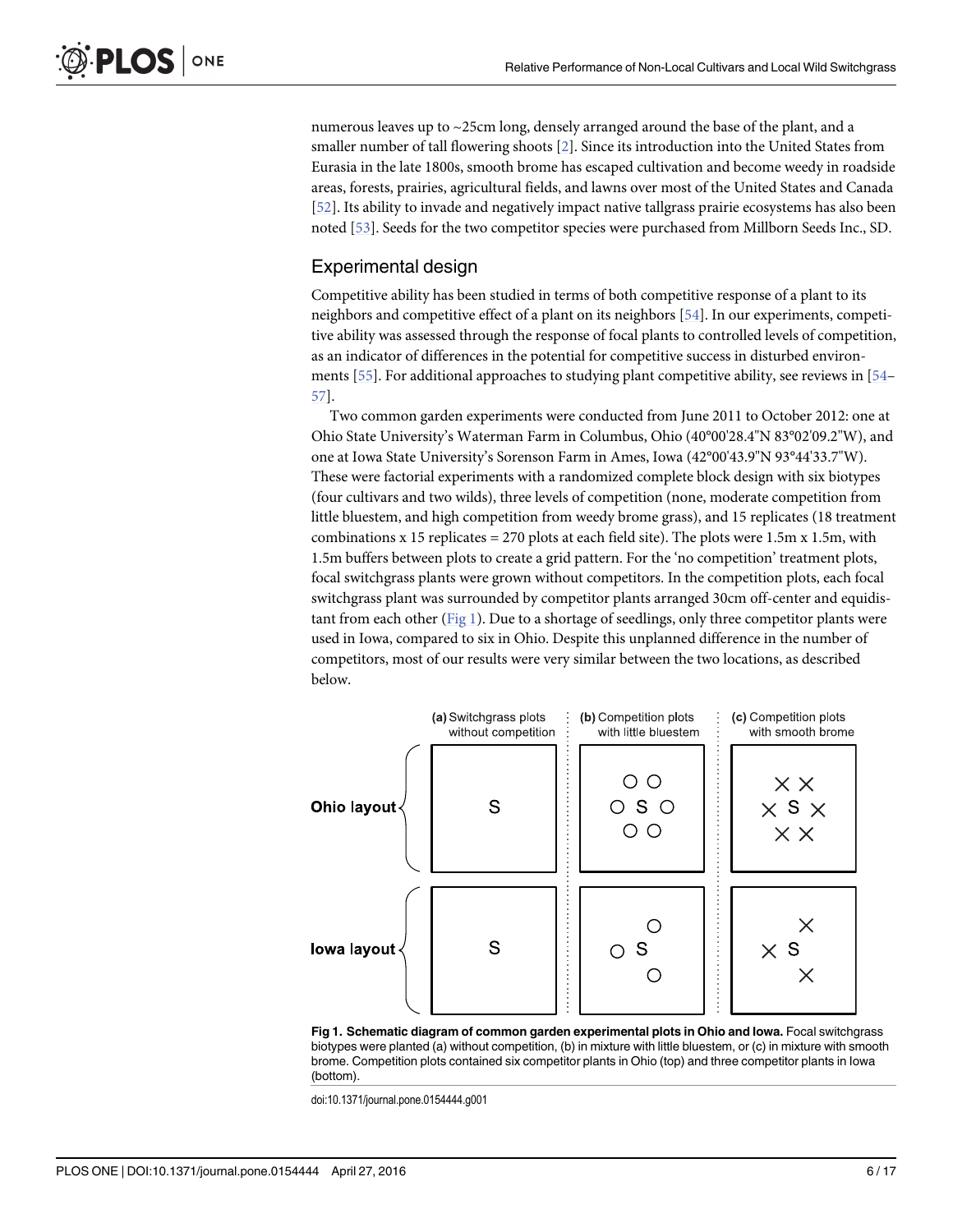# Planting methods

We soaked seeds in water overnight at 34°C before transferring them to germination boxes with moist blotting paper. At the time of germination, we planted individual seeds into 3cm peat pots filled with Fafard $^{\circledR}$  2 Mix potting soil, and placed under misters in a greenhouse for approximately four weeks. Seedlings were transplanted into their respective field sites on June 20–21, 2011, in Ohio, and on June 29, 2011, in Iowa. An extra block was also planted at this time, adjacent to each field. Plants in the experimental plots that died within the first three weeks of being transplanted were replaced with seedlings from these extra blocks. Replacement transplants of focal switchgrass were minimal, occurring in six out of 270 plots in Ohio and seven out of 270 plots in Iowa (less than 3% in each case). Plots were hand-watered at the time of planting and watered twice more using sprinklers during the first month. WeedBlock<sup> $\mathcal{B}$ </sup> fabric and mulch were used to manage weeds around plots, without restricting the growth of plants in the experiment. Uniformity within competition treatments was maintained by frequent hand weeding within plots.

# Data Collection

At both field sites, plants were monitored weekly throughout the growing season for onset of flowering (first stigmas visible). For the non-local cultivars, strongly delayed flowering times could preclude seed maturation prior to the onset of winter weather. Non-destructive growth measurements were taken at the end of the growing season in 2011 and 2012. For each switchgrass plant, maximum height was recorded as the length of the tallest shoot, including reproductive shoots, and the numbers of vegetative and reproductive shoots were counted separately. The number of vegetative shoots per plant was minimal compared to number of reproductive shoots. Therefore, separate analyses for vegetative and reproductive shoots are not reported here due to the high correlation between number of reproductive shoots and total shoot production (Pearson correlation = 0.986, P-value < 0.001 for Ohio; 0.998, P-value < 0.001 for Iowa).

At the end of the 2012 growing season, we harvested aboveground biomass and recorded the total fresh weight of each plant in the field. To estimate dry biomass, a representative subsample of approx. 200g (or the whole plant if total fresh weight was less than 200g) was also collected and weighed for each plant. The samples were oven-dried to a constant mass and the final dry weight was recorded. To calculate the total dry mass of each plant, a ratio of dry-tofresh mass was calculated for each sample and multiplied by the total fresh weight of that plant.

To estimate the total number of seeds per focal plant, we subsampled mature panicles from each plot. First, we collected, dried, and weighed three average-sized, mature panicles from each focal plant. Then, for each of three randomly selected samples per biotype x competition treatment combination, we cleaned and weighed the seeds, and determined the average weight of 100 seeds (n = 9 groups of 100 seeds). We performed simple linear regression analyses of seed weight per panicle vs. panicle weight for each biotype separately  $(R^2$  values ranged from 71.3% to 96.4%). We used the resulting regression equations to estimate seed weight per panicle from panicle weight for the remaining experimental plants. We then used the estimates of seed weight per 100 seeds to convert measurements of seed weight per panicle to number of seeds per panicle. Finally, we multiplied the number of seeds per panicle by the total number of reproductive panicles produced to estimate total seed production per plant.

# Statistical analyses

Ohio and Iowa data were analyzed separately due to differences in the number of competitors used and the identities of local wild biotypes in each field experiment. All statistical analyses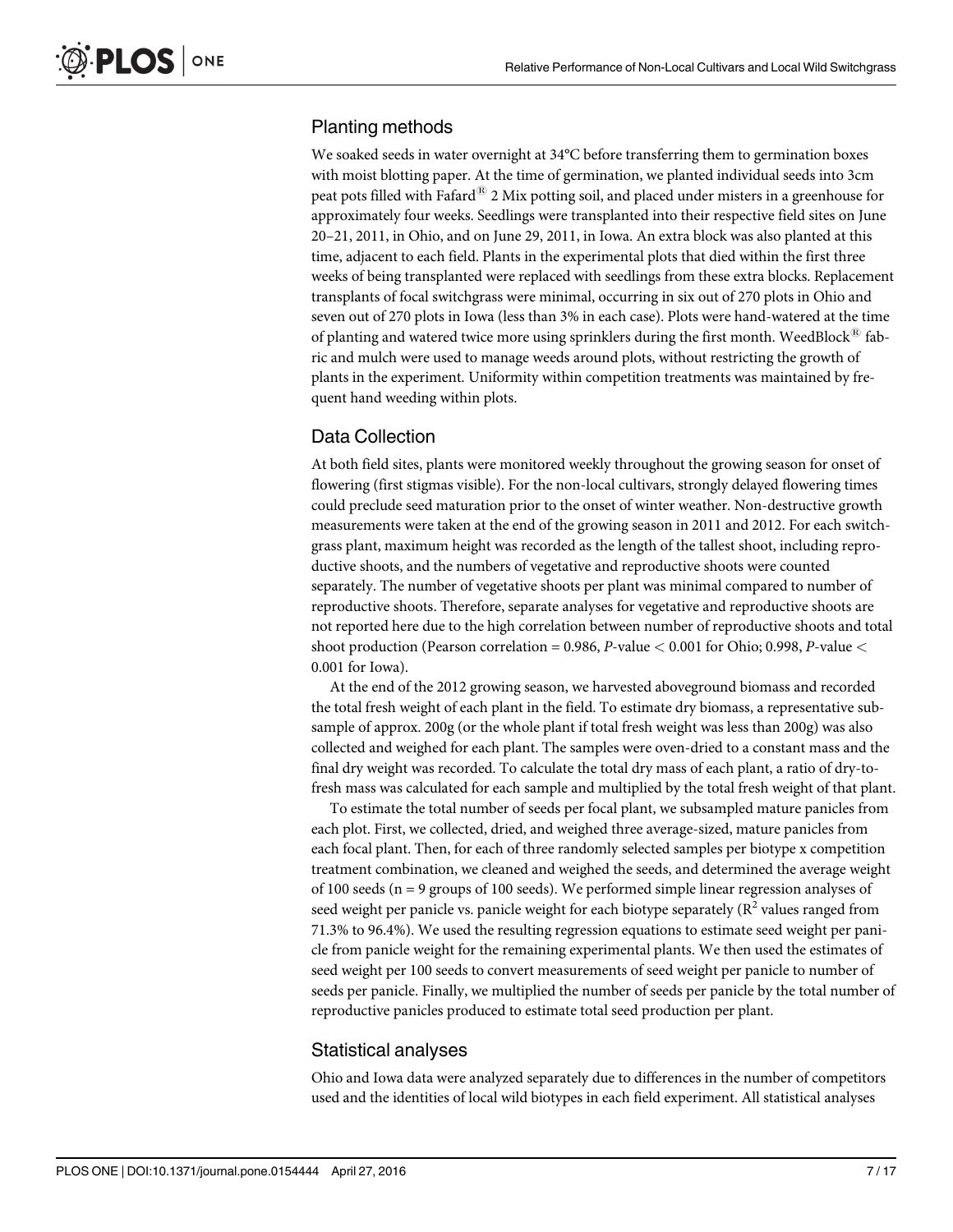<span id="page-7-0"></span>were performed using the program R [\[58\]](#page-16-0). Analyses of variance (ANOVAs) were carried out after fitting linear models (function lm), to assess the effects of biotype, competition, and their interaction on height, total number of shoots, number of reproductive shoots, aboveground biomass, time of first flowering, and seed production. Data were evaluated for outliers or missing data points and transformed if necessary to meet assumptions of normality and variance. The use of covariates other than block (early plant height, growth measurements of competitor plants) did not improve the models. Significant differences among means ( $P < 0.05$ ) were determined using Tukey's HSD tests.

#### **Results**

Differences among biotypes began to emerge in the first year and were consistent with those from the second year. Here we present data from the second year, representing effects that accumulated over two growing seasons. Plant survival through the second growing season was high, which is characteristic of transplant studies, with a mean overall survival of ~99% at both field sites. Analyses were made on the whole data set as well as on a subset of the data that excluded dead plants (3 out of 270 in both Ohio and in Iowa). Results for the two data sets were comparable, and the analyses presented here included only plants that survived through the end of the experiment. Therefore, survival was not integrated into performance estimates, and results should be interpreted as effects on growth and reproduction, given that a plant survives early establishment.

Results from ANOVAs were very consistent between the two field sites (Table 2). Flowering time, plant height, aboveground biomass, and seed number were affected by biotype and competition, while shoot production also was affected by the interaction of these two factors, and seed weight was affected by biotype only. The only pattern that differed between field sites was detection of a biotype x competition interaction for seed number in Iowa and not in Ohio.

Overall, competitive effects of little bluestem on target plant growth and reproduction were smaller than that of smooth brome, supporting the use of these two species to provide distinct levels of "moderate" and "high" competition. The number and magnitude of effects from the high competition treatment were comparable between Ohio and Iowa, while fewer/smaller effects of the moderate competition treatment were observed in Iowa compared to Ohio ([S1](#page-14-0) [Table](#page-14-0)), most likely due to having fewer little bluestem competitors in the Iowa plots (3 vs. 6 in

|  |  |  |  |  | Table 2. Results of ANOVAs testing the effects of biotype, competition, and their interaction on measures of plant performance. |  |  |  |
|--|--|--|--|--|---------------------------------------------------------------------------------------------------------------------------------|--|--|--|
|--|--|--|--|--|---------------------------------------------------------------------------------------------------------------------------------|--|--|--|

| <b>Factors</b>  | <b>Significance levels</b> |       |             |       |                      |       |             |      |                     |       |                            |       |
|-----------------|----------------------------|-------|-------------|-------|----------------------|-------|-------------|------|---------------------|-------|----------------------------|-------|
|                 | Onset of<br>flowering      |       | Height (cm) |       | Shoot # per<br>plant |       | Biomass (q) |      | Seed # per<br>plant |       | Weight of 100<br>seeds (g) |       |
|                 | Ohio                       | lowa  | Ohio        | lowa  | Ohio                 | lowa  | Ohio        | lowa | Ohio                | lowa  | Ohio                       | lowa  |
| Biotype (B)     | $***$                      | $***$ | ***         | $***$ | $***$                | $***$ | $***$       | ***  | $***$               | ***   | $***$                      | $***$ |
| Competition (C) | $***$                      | $***$ | ***         | $***$ | $***$                | $***$ | $***$       | ***  | $***$               | $***$ | ns                         | ns    |
| B * C           | ns                         | ns    | ns          | ns    | $\ast$               | $***$ | ns          | ns   | ns                  | ***   | ns                         | ns    |
| $R-sq$ $(\%)$   | 86.0                       | 91.0  | 83.2        | 83.5  | 61.4                 | 66.5  | 76.2        | 83.5 | 76.7                | 76.6  | 93.01                      | 90.1  |

Analysis was conducted on log transformed biomass data, square root transformed shoot counts, and fourth root transformed seed estimates. Block was used as a random factor in all analyses.

 $*$  P-value < 0.05.

\*\* P-value  $< 0.01$ .

\*\*\* P-value < 0.001

doi:10.1371/journal.pone.0154444.t002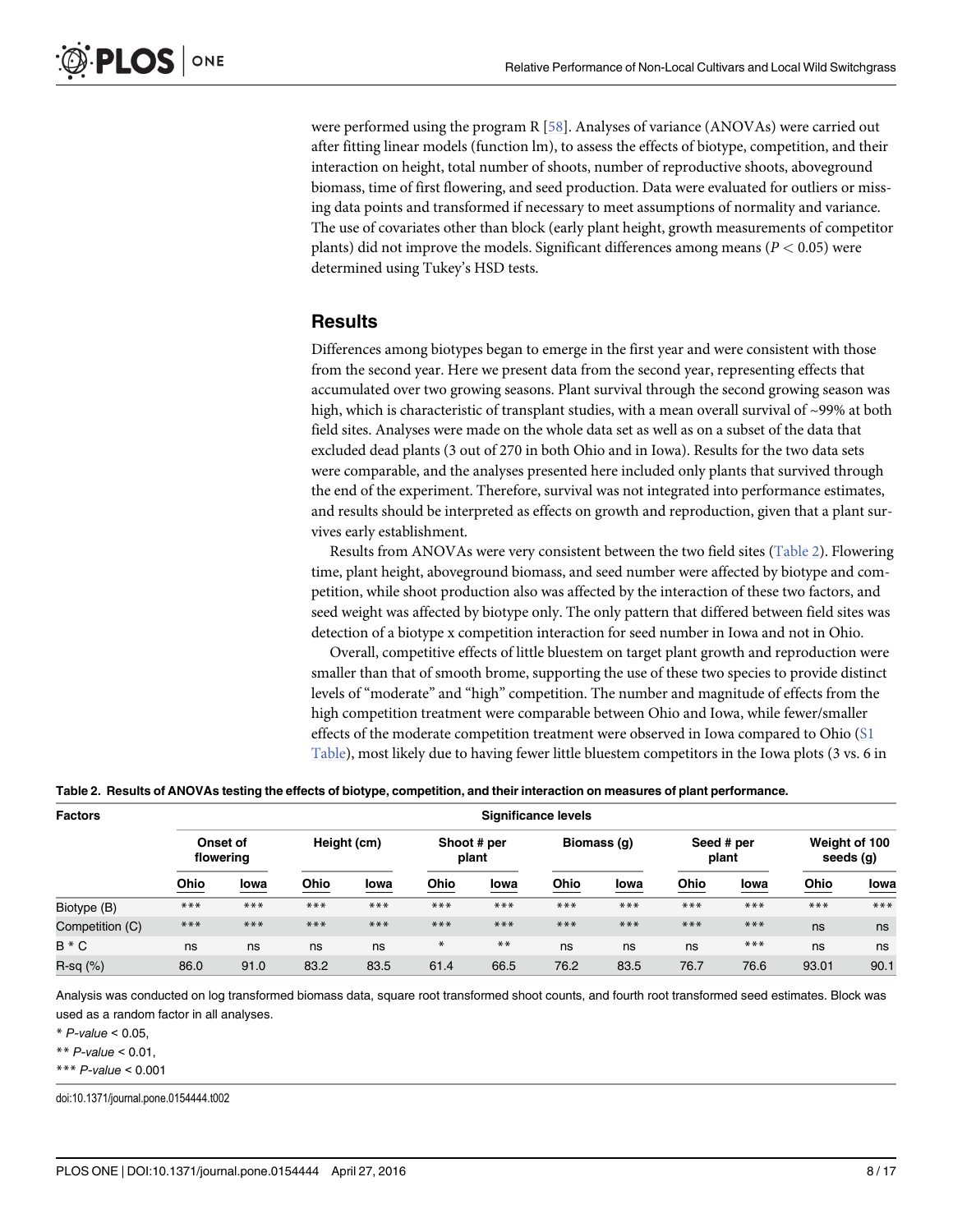<span id="page-8-0"></span>Ohio). Little bluestem is a bunchgrass and did not fill in around the plots like the rhizomatous smooth brome, which also emerged earlier in the spring.

### Flowering time

Nearly all plants successfully flowered during the second growing season  $\sim$ 97% overall in both Ohio and Iowa). Estimates of mean flowering onset exclude plants that failed to flower before we harvested biomass (seven plants in Ohio, six in Iowa). Omitting these plants did not alter results of statistical analyses so these data were deleted. Kanlow-type cultivars did not start flowering until later in the season compared to other biotypes, and cultivars BW and SB begin to flower earlier in the season with more similar timing to that of wild biotypes ( $Fig 2$ ).

Relative differences among biotypes were largely unaffected by competition, and the only significant differences across competition treatments within a biotype were detected in Ohio, where competition significantly delayed onset of flowering of the wild biotypes as well as the cultivar KN1 by  $\sim$ 2 weeks [\(S1 Table](#page-14-0)). In Ohio, the cultivar BW had an early average onset of flowering compared to wild biotypes ( $\sim$  14 days earlier than OH2 with no competition and  $\sim$  18 days earlier than OH1 and OH2 with competition), and the Kanlow-types started flowering 27–42 days after the Ohio wild biotypes ( $Fig 2a$ ). In Iowa, KL started flowering 40–46 days later than wild biotypes while KN1 started flowering 27-37 days later than wild biotypes (Fig 2b). No significant differences were found between BW or SB cultivars and wild biotypes in Iowa, within or among competition treatments.

# Plant height

At the end of the 2-year experiment, cultivars KL and KN1 were, on average, ~1.8x as tall as the wild biotypes regardless of competition treatment ([Fig 3a and 3b\)](#page-9-0). In contrast, cultivars



Switchgrass biotypes: <u>■</u>Lowland cultivar □Upland cultivar ②Wild

Fig 2. Onset of flowering in cultivated and wild switchgrass biotypes grown under three levels of competition at two locations. Date of first flowering (mean ±1 SE) was measured in Ohio (a) and in Iowa (b). Competition treatments included 'No competition', 'Moderate competition' from little bluestem, or 'High competition' from smooth brome. Biotypes grouped within a level of competition that share common letters are not significantly different (P<0.05) based on Tukey's HSD mean comparison tests; N = 11–15. ANOVA effects are summarized in [Table 2](#page-7-0); significant differences in means among competition treatments for each biotype, based on Tukey's HSD tests, are shown in [S1 Table](#page-14-0).

doi:10.1371/journal.pone.0154444.g002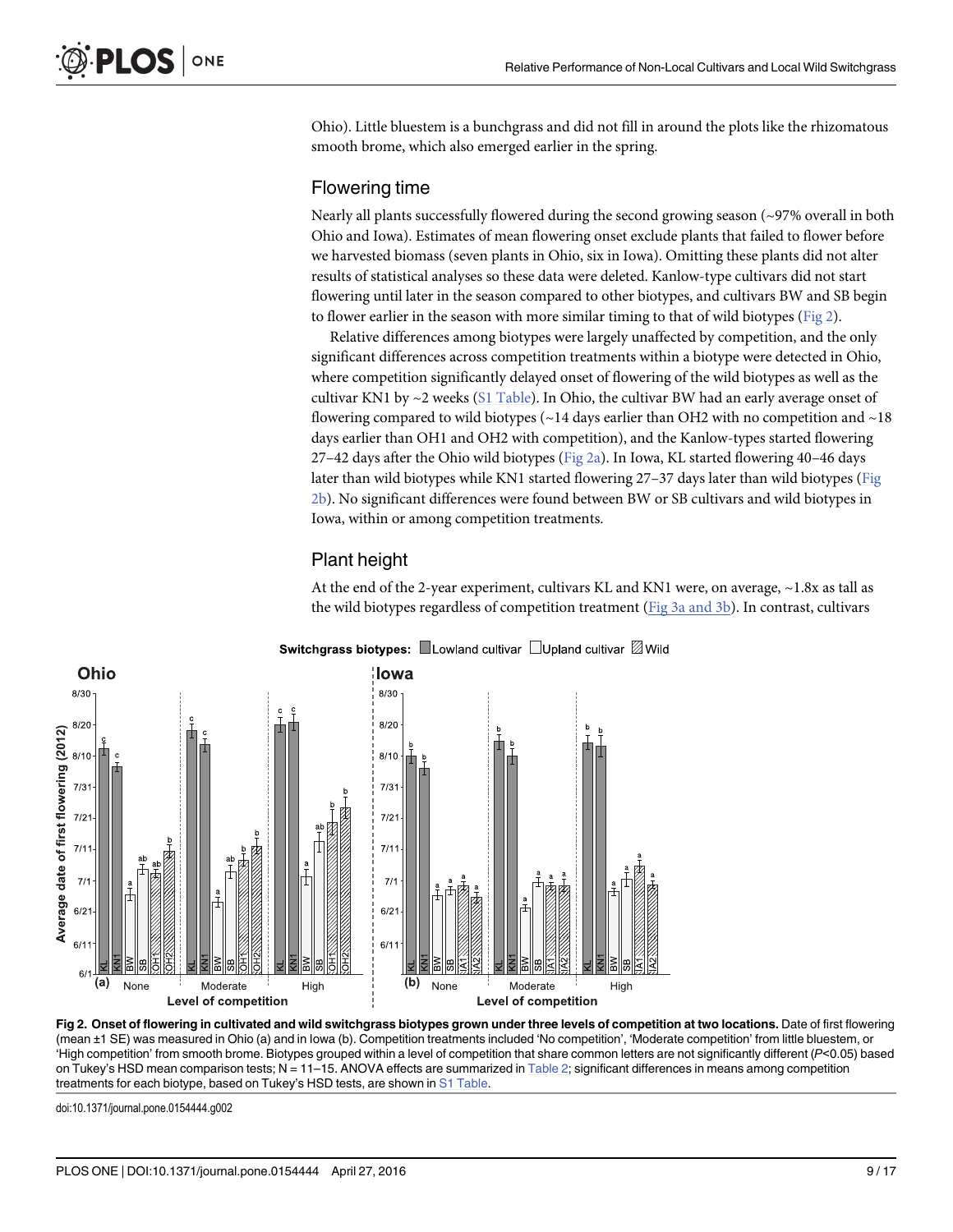<span id="page-9-0"></span>

Switchgrass biotypes: ■Lowland cultivar □Upland cultivar Ø Wild

[Fig 3. H](#page-8-0)eight and number of shoots per plant for cultivated and wild switchgrass biotypes grown under three levels of competition at two locations. Mean values (±1 SE) for maximum height (a, b), and total number of shoots (c, d). Competition treatments included 'No competition', 'Moderate competition' from little bluestem, or 'High competition' from smooth brome. Abbreviations for biotypes correspond to those in [Table 1](#page-4-0). Biotypes grouped within a level of competition that share common letters are not significantly different ( $P<0.05$ ) based on Tukey's HSD mean comparison tests; N = 13-15. ANOVA effects are summarized in [Table 2](#page-7-0); significant differences in means among competition treatments for each biotype, based on Tukey's HSD tests, are in [S1 Table](#page-14-0).

doi:10.1371/journal.pone.0154444.g003

BW and SB were generally similar in height to wild biotypes. Height advantages of BW or SB over wild biotypes were detected in three comparisons, and only in plots without competition; in Ohio BW and SB averaged 1.24x as tall as OH1, and in Iowa SB was 1.18x as tall as IA1 and IA2 (Fig 3a and 3b). Height for most of the biotypes was reduced similarly by competition, with substantial decreases observed in the high competition plots compared to no competition and/or moderate competition plots, and only minimal changes between no competition and moderate competition ([S1 Table\)](#page-14-0). OH1 (in Ohio) and KN1 and IA2 (in Iowa) were the only biotypes with no significant differences in height among competition treatments. In terms of maximum height, KL was the most tolerant of competition with a height reduction of only 7.5% under high competition compared to no competition.

#### Number of shoots per plant

Compared to plant height, the total number of shoots produced per plant was more variable. Significant differences in shoot production between cultivars and wilds were detected under no competition, with the Kanlow-types (KL and KN1) producing as many as or more shoots than the wilds, while BW and SB produced as many as or fewer than the wilds ( $Fig 3c$  and 3d). Overall, the effect of increased competition was a substantial decrease in the numbers of shoots (e.g., 56–78% fewer shoots in the high competition treatment compared to no competition), and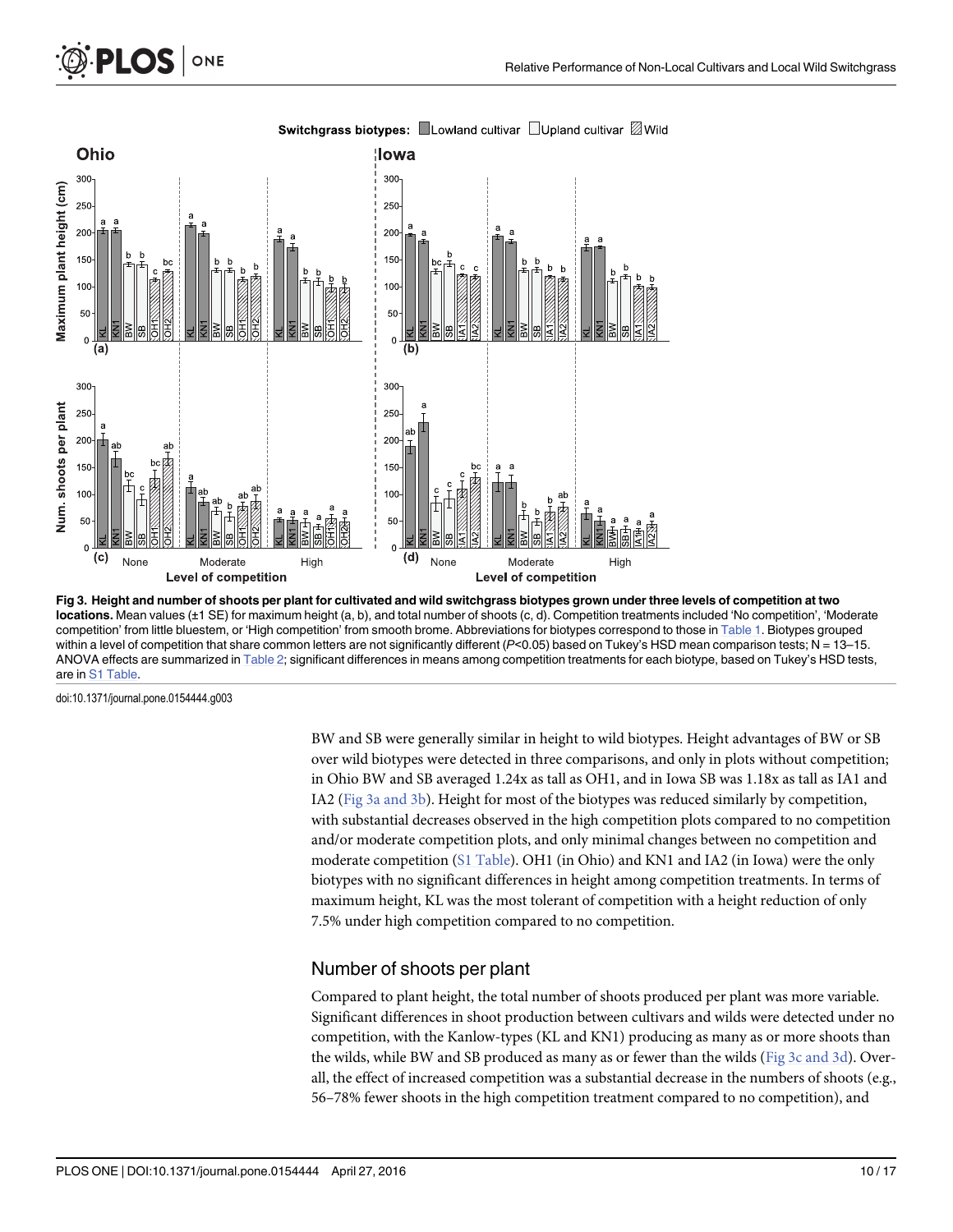<span id="page-10-0"></span>progressively smaller differences, such that there were no significant differences between cultivated and wild biotypes under competitive conditions (see [Fig 3c and 3d](#page-9-0)). One exception was observed in Iowa, where the Kanlow-types still produced 82% more shoots than IA1 under moderate levels of competition. Overall, the presence of competitors minimized differences among biotypes in shoot number, as seen in the statistical interaction between these factors [\(Table 2\)](#page-7-0), leaving no clear advantage for one biotype over another. Because switchgrass is a bunchgrass that does not spread laterally, we would not expect differences in the numbers of shoots per plant to have much effect on persistence or competitive ability unless they are also correlated with biomass.

#### Biomass

Within each competition treatment, the Kanlow-type cultivars produced at least 2x, and up to 7.5x more biomass than the corresponding wild biotypes, while no biomass differences were detected between BW or SB cultivars and the local wild biotypes (Fig 4a and 4b). The main effect of competition treatment was a substantial reduction in biomass with increasing level of competition. Reductions were largely proportional to plant size measured in plots without competition, and so the relative differences among biotypes remained consistent with increasingly competitive conditions.



#### Switchgrass biotypes: Lowland cultivar □Upland cultivar ②Wild

Fig 4. Biomass and reproductive performance of cultivated and wild switchgrass biotypes grown under three levels of competition at two locations. Mean values (±1 SE) for two fitness related traits: aboveground biomass (a, b), and number of seeds per plant (c, d). Seed production analyses included plants that survived but did not produce seed. Competition treatments included 'No competition', 'Moderate competition' from little bluestem, or 'High competition' from smooth brome. Abbreviations for biotypes correspond to those in [Table 1.](#page-4-0) Biotypes grouped within a level of competition that share common letters are not significantly different ( $P<0.05$ ) based on Tukey's HSD mean comparison tests; N = 13-15. ANOVA effects are summarized in [Table 2;](#page-7-0) significant differences in means among competition treatments for each biotype, based on Tukey's HSD tests, are shown in [S1 Table](#page-14-0).

doi:10.1371/journal.pone.0154444.g004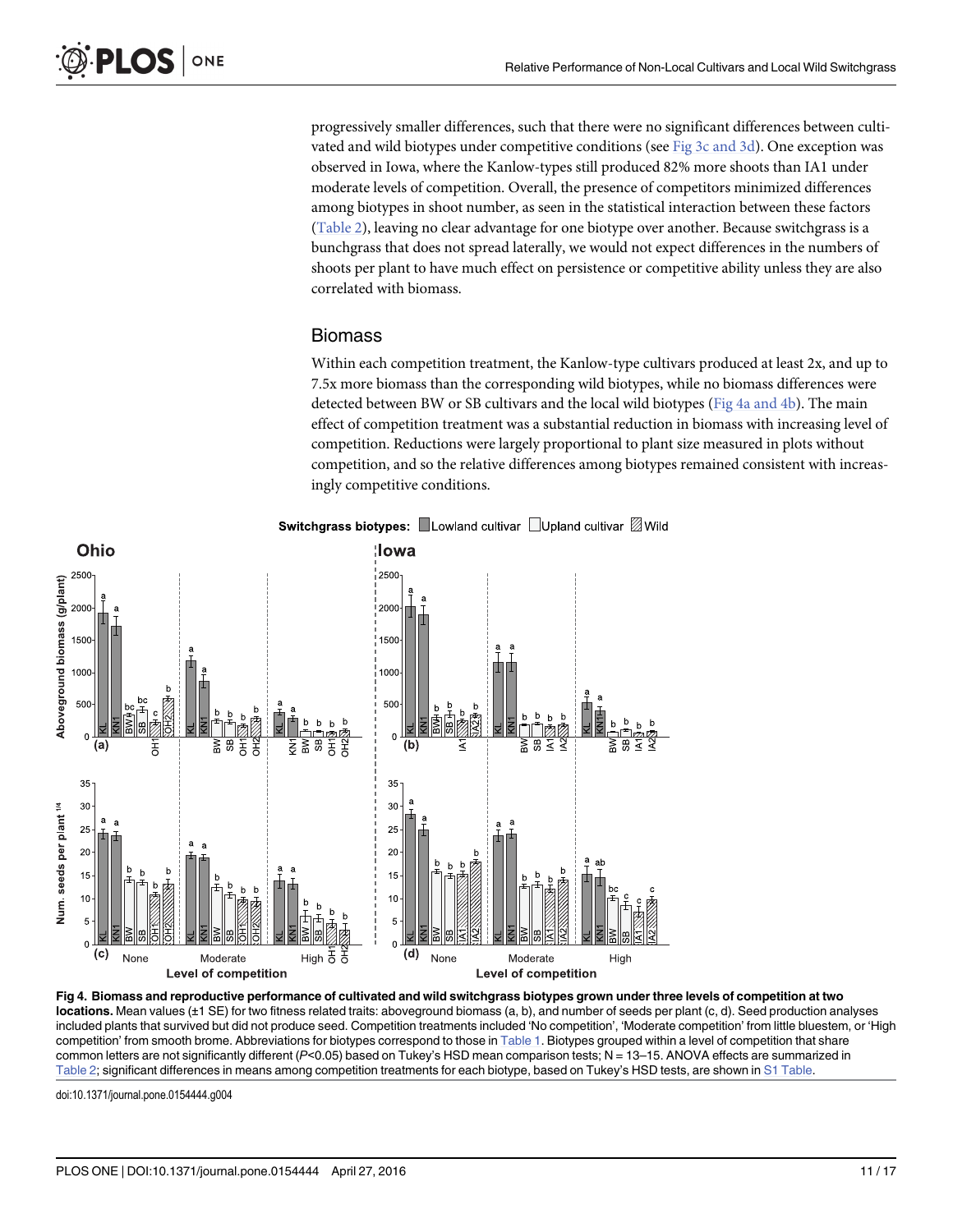# <span id="page-11-0"></span>Seed production

Differences in seed production among biotypes show the same general pattern as biomass production: Kanlow-types produced substantially more seeds per plant than wild biotypes, while no significant differences were detected between BW or SB cultivars and wild biotypes [\(Fig 4c](#page-10-0) [and 4d](#page-10-0); note,  $4<sup>th</sup>$ -root transformation of seed data is shown due to the magnitude of differences observed; see [S2 Table](#page-14-0) for untransformed means and standard errors). KL produced the most seeds in both states. In plots without competition, KL averaged ~387,000 seeds per plant compared to 15,500 for OH1 and ~40,000 for OH2, and ~710,000 seeds per plant compared to ~65,000 for IA1 and ~111,000 for IA2, in Ohio and Iowa respectively  $(S2$  Table). Compared to the magnitudes of difference in biomass, differences in the number of seeds produced were generally much greater. For example, in high competition plots, KL produced ~5x more biomass than OH1 and over 30x more seeds [\(Fig 4a and 4c](#page-10-0); [S2 Table\)](#page-14-0). In high competition plots in Iowa, KL produced about 7.5x more biomass than IA1 and 12.5x more seeds ([Fig 4b and 4d](#page-10-0); [S2 Table\)](#page-14-0).

In both states, plants in the high competition plots had the lowest seed production. Overall, high competition resulted in an 84–93% decrease in seed production of biotypes in Ohio, and a 79–89% decrease in Iowa, compared to plots without competition ([S1 Table](#page-14-0)). In Ohio, moderate competition also reduced seed production compared to no competition (by 28– 67%). In Iowa, a small but significant interaction between competition and biotype was detected, where seed production of the cultivars BW and KN1 were not different under high competition ([Fig 4d\)](#page-10-0).

# Seed weight

Biotype had a main effect on the average weight of seeds produced by plants in the common garden experiments [\(Table 2](#page-7-0)). Cultivars BW and SB, along with the wild biotype OH2, produced the largest seeds ([Fig 5\)](#page-12-0). While comparable in weight to seeds from OH2, seeds from BW and SB were 159 and 193% heavier than those produced by OH1 ([Fig 5a](#page-12-0)). Overall, the Kanlow-types had smaller seeds compared to BW and SB cultivars ([Fig 5](#page-12-0)). The Kanlow-type seeds were similar in size to those of wild biotypes from both states, except for being ~34% smaller than the OH2 biotype [\(Fig 5a](#page-12-0)). In Iowa, the larger seeds of BW and SB cultivars were ~100% heavier than seeds from wild biotypes and Kanlow-types. No significant differences in seed weight were found between KL or KN1 and Iowa wild biotypes [\(Fig 5b\)](#page-12-0).

# **Discussion**

Large-scale production of cultivated switchgrass and other native grasses as biomass energy crops carries the possible risk of increasing the invasiveness of these native perennial species through increased probability of escape (via high seed production and dispersal rate) and establishment outside of planted fields [\[8](#page-14-0)]. The risk of cultivar escape into adjacent habitats depends on the ability of cultivars to establish outside of managed systems and impact local plant communities, a process mediated by the cultivars' survival, competitive ability, and propagule pressure [\[15,](#page-15-0)[59](#page-16-0),[60](#page-16-0)]. We used common garden experiments to compare the growth, fecundity, and flowering phenology of cultivated and wild biotypes, and the relative effects of competition to generate ecological data providing insight into this issue. Our results provide evidence for important differences between non-local cultivars and local wild populations that have implications for the establishment and persistence of feral populations.

A key finding of our work is that while some cultivars outperformed local biotypes others did not, suggesting that some cultivars may present more of an invasive risk than others. Specifically, evidence for greater competitive ability in KL and KN1 was found in greater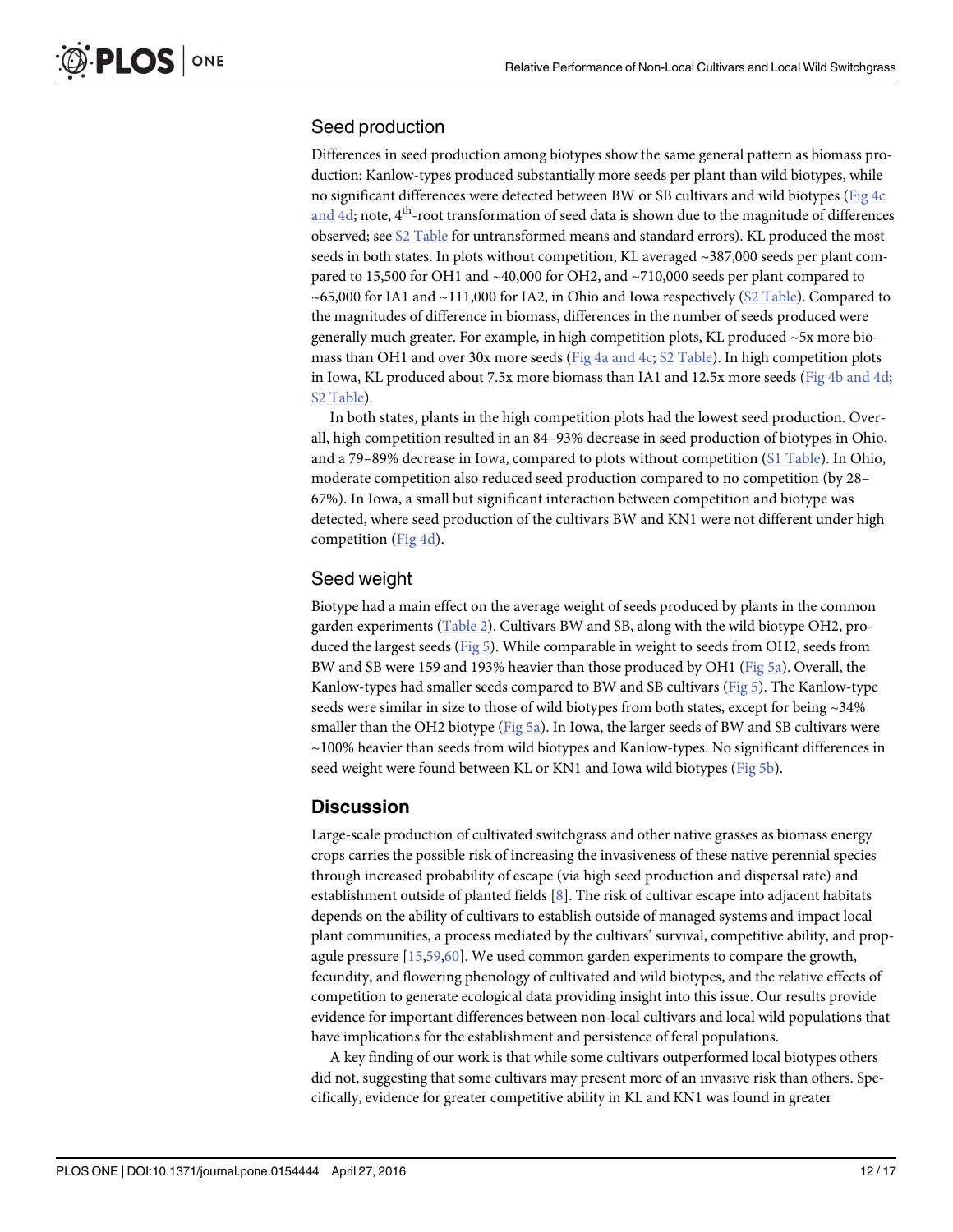<span id="page-12-0"></span>

[Fig 5. M](#page-11-0)ean weight of seeds collected from cultivated and wild switchgrass biotypes grown for 2 years at two locations. Mean weight (g per 100 seeds) ±1 SE recorded in Ohio (a) and in lowa (b). Mean weight for each biotype is averaged across competition treatments, as this trait was insensitive to the competition treatments (non-significant effect of competition, [Table 2\)](#page-7-0). Abbreviations for biotypes correspond to those in [Table 1](#page-4-0). Biotypes that share common letters are not significantly different (P<0.05) based on Tukey's HSD mean comparison tests;  $n = 9$ .

doi:10.1371/journal.pone.0154444.g005

aboveground biomass and also higher seed production, despite significantly later flowering times, relative to other biotypes. With competition present, these cultivars produced similar numbers of shoots as wild biotypes, but those shoots were taller and had more biomass, reflecting a greater ability to acquire resources. The greater height also could confer a competitive advantage for KL and KN1 over local wild biotypes, particularly if associated with faster growth rate early in the season.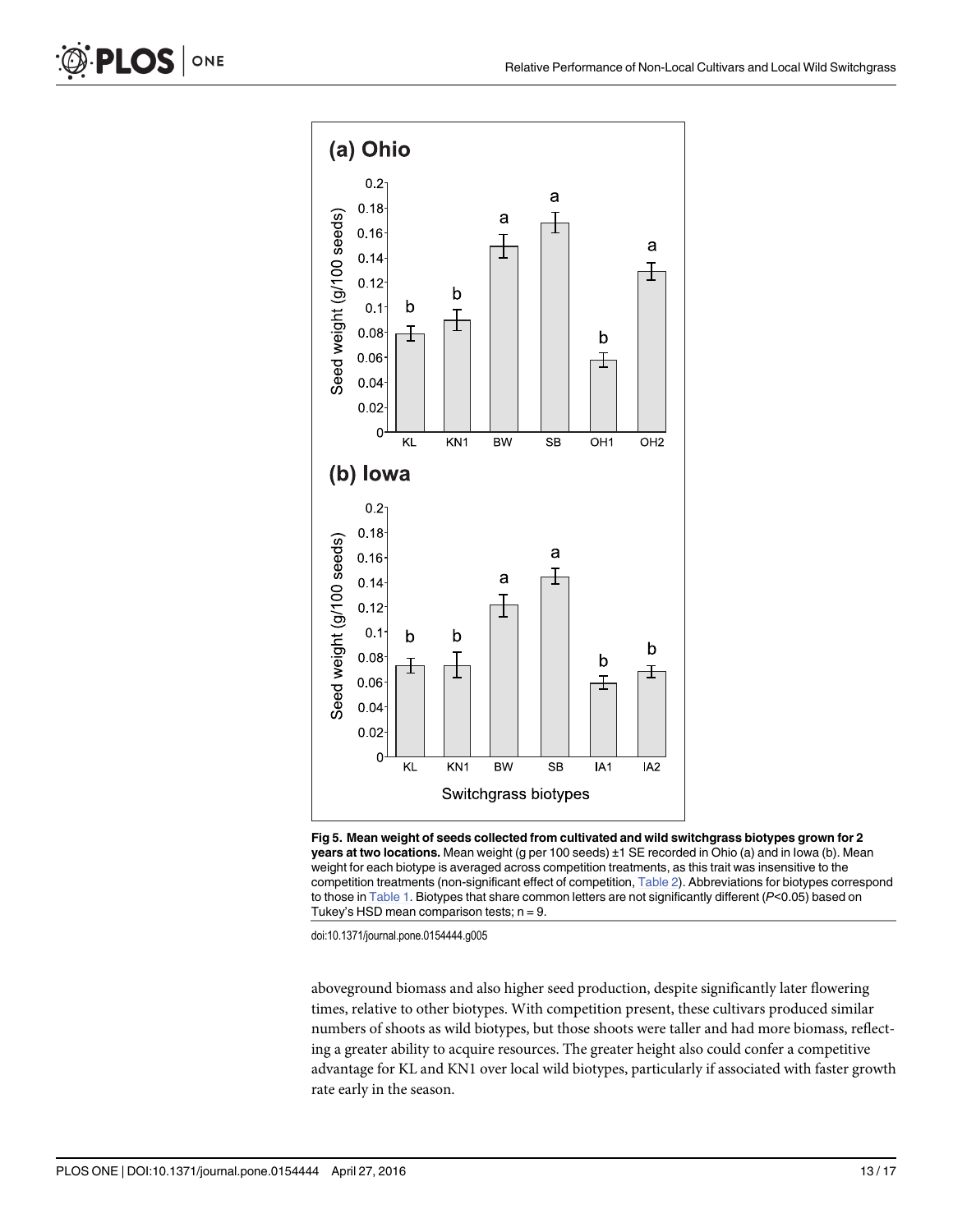<span id="page-13-0"></span>BW and SB cultivars performed at similar levels to wild biotypes for most response variables. One possible ecological advantage was found in heavier seed weight compared to both wild biotypes in Iowa and one in Ohio. Although we did not assess associations between seed size and early fitness, previous studies with the cultivar 'Sunburst' reported its larger seeds were associated with greater seedling vigor when compared to other northern-adapted cultivars [\[50](#page-16-0)]. This is consistent with studies showing fitness benefits of larger seed size in other taxa [\[58](#page-16-0)–[62\]](#page-16-0). Conversely, larger seeds may be less likely to disperse as far as smaller seeds, in which case this trait could also decrease the rate of dispersal. Additional studies of seed survival, dormancy, dispersal distance, and seedling establishment would be useful for evaluating the risk of invasiveness in switchgrass cultivars.

Importantly, the relative differences in performance between the cultivars and wild biotypes were consistent among competition treatments and field sites, with the exception of the number of shoots per plant, which were similar under high competition. Thus, it appears that competitive advantages of the lowland cultivars reflect intrinsic differences in biomass, height, and fecundity, and not differential responses to competition. Our results also show that some nonlocal cultivated biotypes that are being developed as improved biofuels may already be ecologically differentiated from wild populations in areas targeted for large-scale biofuel production. For example, southern adapted lowland types are of interest for biofuels due to greater biomass and delayed flowering when planted north of their range of origin [\[47\]](#page-16-0). As 'Kanlow' is one of the primary switchgrass populations from which biomass crops are being developed in the US, the future expectation is that improved 'Kanlow' cultivars will be widely planted in biomass production fields across the native range of switchgrass. Although no wild lowland populations are found in Ohio or Iowa, seed companies recommend non-local cultivars of both ecotypes for planting in these regions.

#### **Conclusions**

Together, competitive cultivars, intense local propagule pressure, and widespread cultivation have implications for invasiveness that emphasize the importance of collecting ecological information to better inform the field of biofuel risk assessment. Our results confirm that cultivars marketed as native (such as switchgrass cultivars sold in the US) do not always perform the same as local wild populations, and early assumptions about non-invasive potential based on the "native" label may be misleading. Our studies of switchgrass in Ohio and Iowa suggest that cultivars similar to the lowland 'Kanlow' will exhibit fitness advantages compared to local wild populations in common environments and under various competitive scenarios, perhaps resulting in higher invasive potential. In contrast, for cultivars similar to the uplands 'Blackwell' or 'Sunburst', with no obvious competitive advantage over local wild populations but no clear disadvantage, relative fitness under various environmental conditions is expected to be similar to the wild types and the relative risk of escape and establishment will greatly depend on propagule pressure (e.g., area planted) over time, as well as their survival and available sites for seedling establishment.

Cultivars such as 'Kanlow' that have higher yields and seed production than local wild biotypes may be likely to present management risks under future biomass production scenarios. Therefore, assessments of the ecological risks posed by future biofuel cultivars must consider the possibility of high potential for escape  $[8]$  $[8]$ . Currently, switchgrass is rarely reported to be weedy or invasive in the US (but see  $[10]$  $[10]$  $[10]$ ); however, further breeding efforts, genetic engineering, and an increase in acreage has the potential to foster greater ecological impacts. Based on our results for current cultivars, we hypothesize that some biomass cultivars will have higher fitness than local wild genotypes due to selection and breeding of genotypes with high biomass, high resource-use efficiency, and fast growth.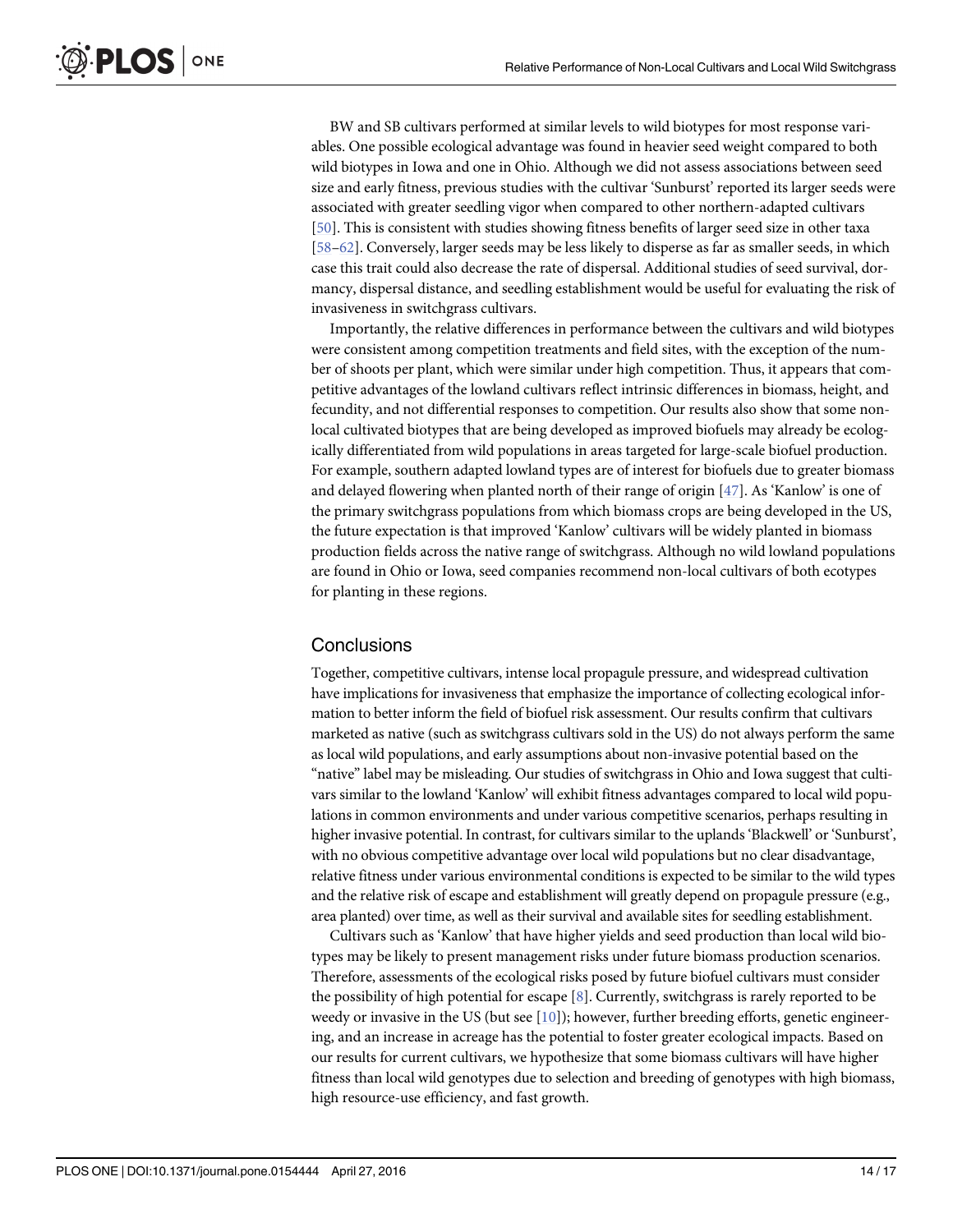#### <span id="page-14-0"></span>Supporting Information

[S1 Fig.](http://www.plosone.org/article/fetchSingleRepresentation.action?uri=info:doi/10.1371/journal.pone.0154444.s001) Geographic origins for six switchgrass biotypes. (PDF)

[S1 Table](http://www.plosone.org/article/fetchSingleRepresentation.action?uri=info:doi/10.1371/journal.pone.0154444.s002). Adjusted P-values from Tukey's HSD tests for differences in means among three levels of competition within each biotype at two locations. (PDF)

[S2 Table](http://www.plosone.org/article/fetchSingleRepresentation.action?uri=info:doi/10.1371/journal.pone.0154444.s003). Mean number of seeds per plant estimated for cultivated and wild switchgrass biotypes grown under three levels of competition at two locations. (PDF)

#### Acknowledgments

We thank K. Vogel, G. Patrick, and G. Mills for logistical support. E. Mutegi, H. Chang, and C. Bonin, S. Taylor, and an anonymous reviewer provided helpful comments on the manuscript.

#### Author Contributions

Conceived and designed the experiments: DJP ALS AAS MNM EAH. Performed the experiments: DJP. Analyzed the data: DJP. Contributed reagents/materials/analysis tools: AAS MNM EAH. Wrote the paper: DJP. Revisions: AAS MNM EAH.

#### References

- [1.](#page-1-0) Bock JH, Bock CE. Tallgrass prairie: Remnants and relicts. Gt Plains Res. 1998; 8: 213–230.
- [2.](#page-1-0) USDA, NRCS. The PLANTS Database. National Plant Data Team, Greensboro, NC 27401–4901 USA. 2013; Available: [http://plants.usda.gov.](http://plants.usda.gov)
- [3.](#page-1-0) USDA, FSA. Conservation Reserve Program. 2013; Available: [www.fsa.usda.gov.](http://www.fsa.usda.gov)
- [4.](#page-1-0) Heaton EA, Dohleman FG, Long SP. Meeting US biofuel goals with less land: the potential of Miscanthus. Glob Chang Biol. 2008; 14(9): 2000–2014.
- [5.](#page-1-0) Heaton EA, Flavell RB, Mascia PN, Thomas SR, Dohleman FG, Long SP. Herbaceous energy crop development: recent progress and future prospects. Curr Opin Biotechnol. 2008; 19(3): 202–209. doi: [10.1016/j.copbio.2008.05.001](http://dx.doi.org/10.1016/j.copbio.2008.05.001) PMID: [18513940](http://www.ncbi.nlm.nih.gov/pubmed/18513940)
- [6.](#page-1-0) Parrish DJ, Fike JH. The biology and agronomy of switchgrass for biofuels. CRC Crit Rev Plant Sci. 2005; 24(5–6): 423–459.
- [7.](#page-1-0) Nageswara-Rao M, Soneji JR, Kwit C, Stewart CN. Advances in biotechnology and genomics of switchgrass. Biotechnol Biofuels. 2013; 6(1): 77. doi: [10.1186/1754-6834-6-77](http://dx.doi.org/10.1186/1754-6834-6-77) PMID: [23663491](http://www.ncbi.nlm.nih.gov/pubmed/23663491)
- [8.](#page-1-0) Raghu S, Anderson RC, Daehler CC, Davis AS, Wiedenmann RN, Simberloff D, Mack RN. Adding biofuels to the invasive species fire? Science. 2006; 313(5794): 1742. PMID: [16990536](http://www.ncbi.nlm.nih.gov/pubmed/16990536)
- [9.](#page-1-0) Simberloff D. Invasion biologists and the biofuels boom: cassandras or colleagues. Weed Sci. 2008; 56: 867–872.
- [10.](#page-1-0) Barney J, DiTomaso J. Nonnative species and bioenergy: are we cultivating the next invader? Bioscience. 2008; 58(1): 64–70.
- [11.](#page-1-0) Gustafson DJ, Gibson DJ, Nickrent DL. Characterizing three restored Andropogon gerardii Vitman (big bluestem) populations established with Illinois and Nebraska seed: established plants and their offspring. In: Bernstein NP, Ostrander LJ, editors. Proceedings of the 17th North American Prairie Conference; Mason City, IA, USA; 2001; p. 118–124.
- [12.](#page-1-0) Gustafson D, Gibson D, Nickrent D. Competitive relationships of Andropogon gerardii (Big Bluestem) from remnant and restored native populations and select cultivated varieties. Funct Ecol. 2004; 18: 451–457.
- [13.](#page-1-0) Lambert AM, Baer SG, Gibson DJ. Intraspecific variation in ecophysiology of three dominant prairie grasses used in restoration: cultivar versus non-cultivar population sources. Restor Ecol. 2011; 19(101): 43–52.
- [14.](#page-1-0) Klopf RP, Baer SG. Root dynamics of cultivar and non-cultivar population sources of two dominant grasses during initial establishment of tallgrass prairie. Restor Ecol. 2011; 19(1): 112–117.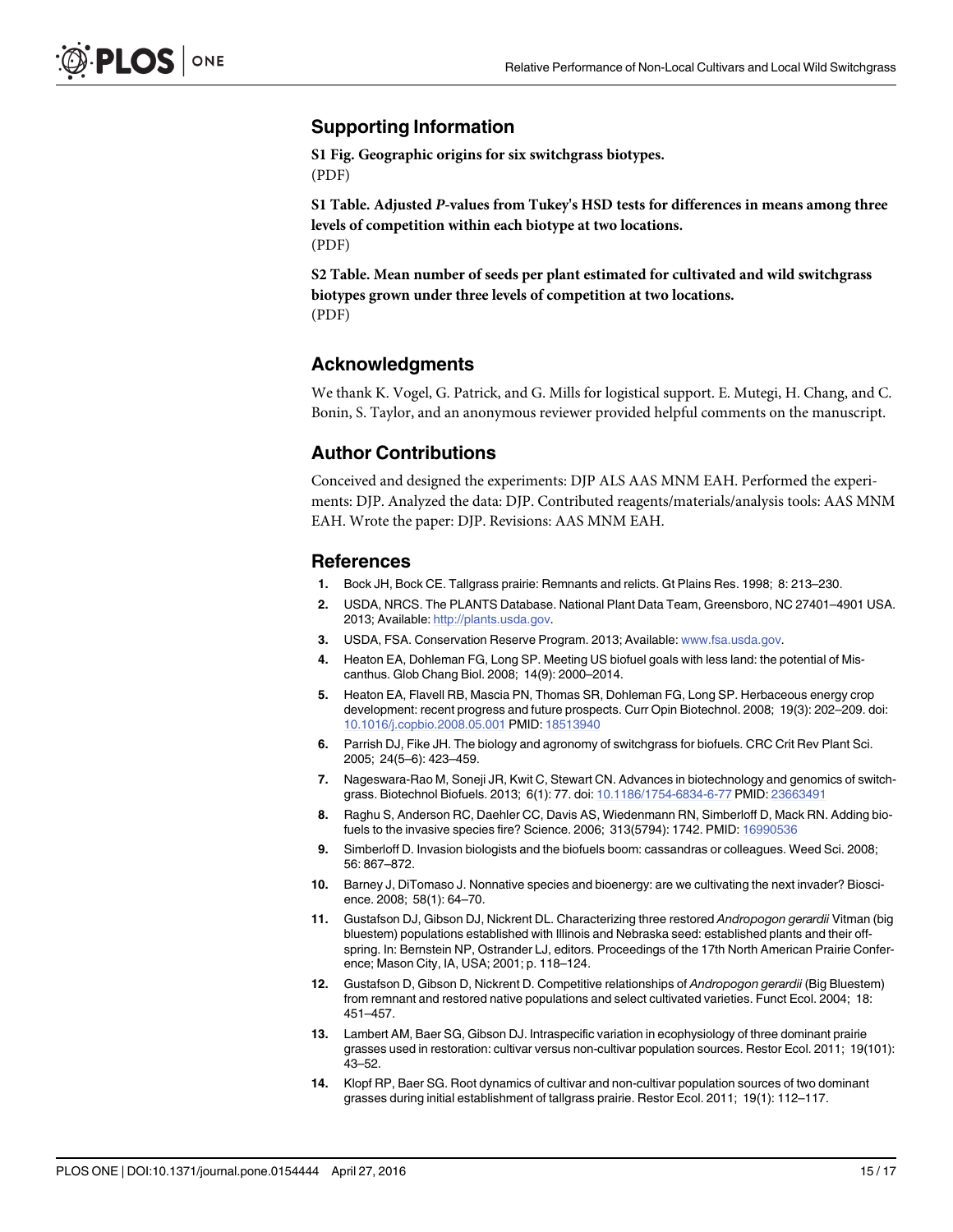- <span id="page-15-0"></span>[15.](#page-1-0) Sakai AK, Allendorf FW, Holt JS, Lodge DM, Molofsky J, With KA, et al. The population biology of invasive species. Annu Rev Ecol Syst. 2001; 32(2001): 305–332.
- [16.](#page-1-0) Levine JM, Vilà M, D'Antonio CM, Dukes JS, Grigulis K, Lavorel S. Mechanisms underlying the impacts of exotic plant invasions. Proc Biol Sci. 2003; 270(1517): 775–781. PMID: [12737654](http://www.ncbi.nlm.nih.gov/pubmed/12737654)
- [17.](#page-1-0) Benson EJ, Hartnett DC. The role of seed and vegetative reproduction in plant recruitment and demography in tallgrass prairie. Plant Ecol. 2006; 187(2): 163–178.
- 18. Hartnett D. Regulation of clonal growth and dynamics of Panicum virgatum (Poaceae) in tallgrass prairie: effects of neighbor removal and nutrient addition. Am J Bot. 1993; 80(10): 1114–1120.
- [19.](#page-2-0) Polley HW, Derner JD, Wilsey BJ. Patterns of plant species diversity in remnant and restored tallgrass prairies. Restor Ecol. 2005; 13(3): 480–487.
- [20.](#page-2-0) Hufford KM, Mazer SJ. Plant ecotypes: genetic differentiation in the age of ecological restoration. Trends Ecol Evol. 2003; 18(3): 147–155.
- [21.](#page-2-0) Gibson DJ, Baer SG, Klopf RP, Reed LK, Wodika BR, Willand JE. Limited effects of dominant species population source on community composition during community assembly. J. Veg. Sci. 2013; 24: 429– 440.
- [22.](#page-2-0) Baer SG, Gibson DJ, Gustafson DJ, Benscoter AM, Reed LK, Campbell RE, Klopf RP, Willand JE, Wodika BR. No effect of seed source on multiple aspects of ecosystem functioning during ecological restoration: Cultivars compared to local ecotypes of dominant grasses. Evol. Appl. 2014; 7: 323–335. doi: [10.1111/eva.12124](http://dx.doi.org/10.1111/eva.12124) PMID: [24567751](http://www.ncbi.nlm.nih.gov/pubmed/24567751)
- [23.](#page-2-0) Gustafson DJ, Major C, Jones D, Synovec J, Baer SG, Gibson DJ. Genetic sorting of subordinate species in grassland modulated by intraspecific variation in dominant species. PLoS One. 2014; 9: 1–7.
- [24.](#page-2-0) Gibson DJ, Allstadt AJ, Baer SG, Geisler M. Effects of foundation species genotypic diversity on subordinate species richness in an assembling community. Oikos. 2012; 121: 496–507.
- [25.](#page-2-0) Schröder R, Prasse R. Do cultivated varieties of native plants have the ability to outperform their wild relatives? PLoS One. 2013; 8: e71066. doi: [10.1371/journal.pone.0071066](http://dx.doi.org/10.1371/journal.pone.0071066) PMID: [23951081](http://www.ncbi.nlm.nih.gov/pubmed/23951081)
- [26.](#page-2-0) Herget ME, Hufford KM, Mummey DL, Shreading LN. Consequences of seed origin and biological invasion for early establishment in restoration of a North American grass species. PLoS One. 2015; 10: e0119889. doi: [10.1371/journal.pone.0119889](http://dx.doi.org/10.1371/journal.pone.0119889) PMID: [25741702](http://www.ncbi.nlm.nih.gov/pubmed/25741702)
- [27.](#page-2-0) Wright L, Turhollow A. Switchgrass selection as a 'model' bioenergy crop: a history of the process. Biomass Bioenergy. 2010; 34(6): 851–868.
- [28.](#page-2-0) Lowry DB, Behrman KD, Grabowski P, Morris GP, Kiniry JR, Juenger TE. Adaptations between ecotypes and along environmental gradients in Panicum virgatum. Am. Nat. 2014; 183: 682–692. doi: [10.](http://dx.doi.org/10.1086/675760) [1086/675760](http://dx.doi.org/10.1086/675760) PMID: [24739200](http://www.ncbi.nlm.nih.gov/pubmed/24739200)
- [29.](#page-2-0) Wullschleger SD, Davis EB, Borsuk ME, Gunderson CA, Lynd LR. Biomass production in switchgrass across the United States: database description and determinants of yield. Agron J. 2010; 102:1158– 1168.
- [30.](#page-2-0) Cortese LM, Honig J, Miller C, Bonos SA. Genetic diversity of twelve switchgrass populations using molecular and morphological markers. BioEnergy Res. 2010; 3(3): 262–271.
- 31. Zalapa JE, Price DL, Kaeppler SM, Tobias CM, Okada M, Casler MD. Hierarchical classification of switchgrass genotypes using SSR and chloroplast sequences: ecotypes, ploidies, gene pools, and cultivars. Theor Appl Genet. 2011; 122(4): 805–817. doi: [10.1007/s00122-010-1488-1](http://dx.doi.org/10.1007/s00122-010-1488-1) PMID: [21104398](http://www.ncbi.nlm.nih.gov/pubmed/21104398)
- [32.](#page-3-0) Zhang Y, Zalapa JE, Jakubowski AR, Price DL, Acharya A, Wei Y, et al. Post-glacial evolution of Panicum virgatum: centers of diversity and gene pools revealed by SSR markers and cpDNA sequences. Genetica. 2011; 139(7): 933–948. doi: [10.1007/s10709-011-9597-6](http://dx.doi.org/10.1007/s10709-011-9597-6) PMID: [21786028](http://www.ncbi.nlm.nih.gov/pubmed/21786028)
- [33.](#page-2-0) Lu F, Lipka AE, Glaubitz J, Elshire R, Cherney JH, Casler MD, et al. Switchgrass genomic diversity, ploidy, and evolution: novel insights from a network-based SNP discovery protocol. PLoS Genet. 2013; 9(1): e1003215. doi: [10.1371/journal.pgen.1003215](http://dx.doi.org/10.1371/journal.pgen.1003215) PMID: [23349638](http://www.ncbi.nlm.nih.gov/pubmed/23349638)
- [34.](#page-2-0) Casler MD, Vogel KP, Taliferro CM, Wynia RL. Latitudinal adaptation of switchgrass populations. Crop Sci. 2004; 44: 293–303.
- [35.](#page-2-0) Ecker G, Zalapa J, Auer C. Switchgrass (Panicum virgatum L.) Genotypes differ between coastal sites and inland road corridors in the Northeastern US. PLoS ONE. 2015; 10(6): e0130414. doi: [10.1371/](http://dx.doi.org/10.1371/journal.pone.0130414) [journal.pone.0130414](http://dx.doi.org/10.1371/journal.pone.0130414) PMID: [26125564](http://www.ncbi.nlm.nih.gov/pubmed/26125564)
- [36.](#page-2-0) Aspinwall MJ, Lowry DB, Taylor SH, Juenger TE, Hawkes CV, Johnson MV, Kiniry JR, Fay PA. Genotypic variation in traits linked to climate and aboveground productivity in a widespread C4 grass: Evidence for a functional trait syndrome. New Phytol. 2013; 199: 966–980. doi: [10.1111/nph.12341](http://dx.doi.org/10.1111/nph.12341) PMID: [23701159](http://www.ncbi.nlm.nih.gov/pubmed/23701159)
- [37.](#page-2-0) McLaughlin SB, Adams Kszos L. Development of switchgrass (Panicum virgatum) as a bioenergy feedstock in the United States. Biomass Bioenergy. 2005; 28(6): 515–535.